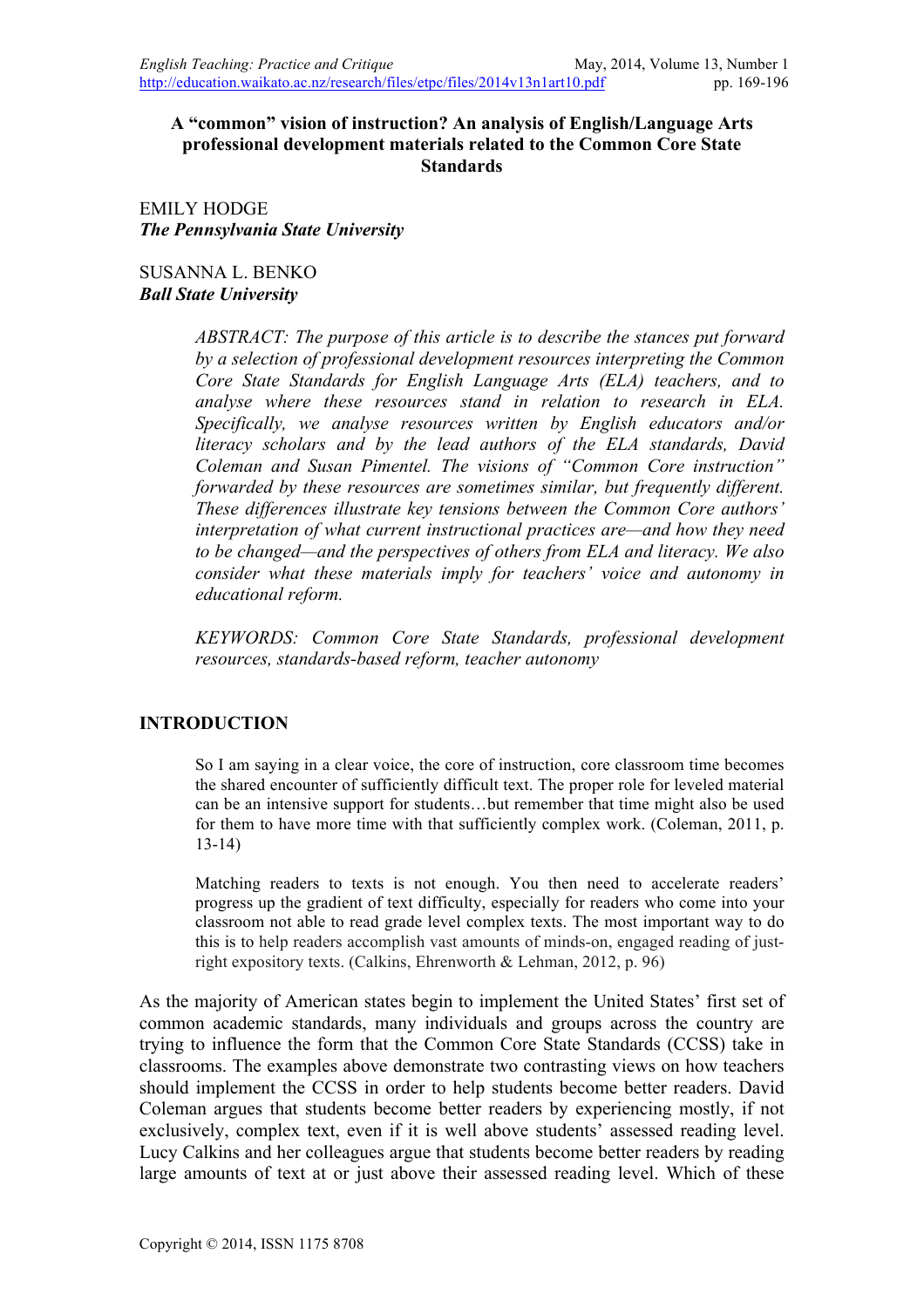messages do teachers hear, and how do teachers know which voice, if either, should guide their instructional practice? The purpose of this article is to describe the stances put forward in a selection of professional development resources interpreting the CCSS for English/Language Arts teachers, and to analyse where the instructional recommendations made in these resources stand in relation to research in English/Language Arts. Some of the resources we analyse were written by English educators and/or literacy scholars such as Lucy Calkins, while others were written by the lead authors of the English/Language Arts standards, David Coleman and Susan Pimentel.

We argue that many of these professional resources, especially the ones written by the Common Core authors, recommend *how* instruction should look, but often do not explicate the purposes behind these recommendations or make clear: a) how individual authors' beliefs are embedded in such recommendations, or b) how the recommendations in the resources align (or perhaps do not align) with research in literacy/English education. In subsequent sections, we describe the rise of standardsbased reform globally and in the U.S. context. We then describe our text selection and analysis methods, followed by our findings. Finally, we consider what these materials imply for teachers' voice and autonomy in educational reform.

# **Standards-based reform policies in the United States**

Standards and accountability policies have become global phenomena with important implications for the teaching profession (Baker & Wiseman, 2005). For example, scholars have noted how standards have limited teachers' professional autonomy in England (Bodman, Taylor & Morris, 2012; Turvey, Yandell & Ali, 2012) and Australia (Comber, 2011; Gannon, 2012), among many other countries. Most standards-based reform policies operate under a similar theory of action. Standards are intended to set clear, common expectations for student achievement, and when those standards are "aligned" with curriculum, instruction, assessment and professional development, standards-based reform proponents believe standards can improve the quality of education and the equality of educational opportunities (e.g. Resnick, 1995; Smith & O'Day, 1993).

In the United States, standards-based reform policies have gained increasing prominence over the last 20 years. In 2001, the United State Congress reauthorised the 1965 Elementary and Secondary Education Act with bipartisan support under President George W. Bush. The reauthorized legislation, known as *No Child Left Behind* (NCLB), mandated that each state create a set of standards and measure individual student's progress toward meeting those standards. NCLB also imposed a series of sanctions on schools that did not make "adequate yearly progress" in bringing all of their students up to a standard of proficiency. There have been a number of research-based critiques of NCLB's implementation. Though the purpose of any standards and accountability system is to influence instructional priorities (Hannaway & Hamilton, 2008), one body of research has shown a narrowing of curriculum and instruction to focus almost exclusively on tested subjects and topics (Berliner, 2011; Nichols & Berliner, 2007; Palmer & Snodgrass Rangel, 2010; Sandholtz, Ogawa & Scribner, 2004) and documented the heavy use of scripted curricula in urban, low-income districts (Achinstein, Ogawa & Speiglman, 2004). Other researchers have pointed out that the same districts that are penalised for not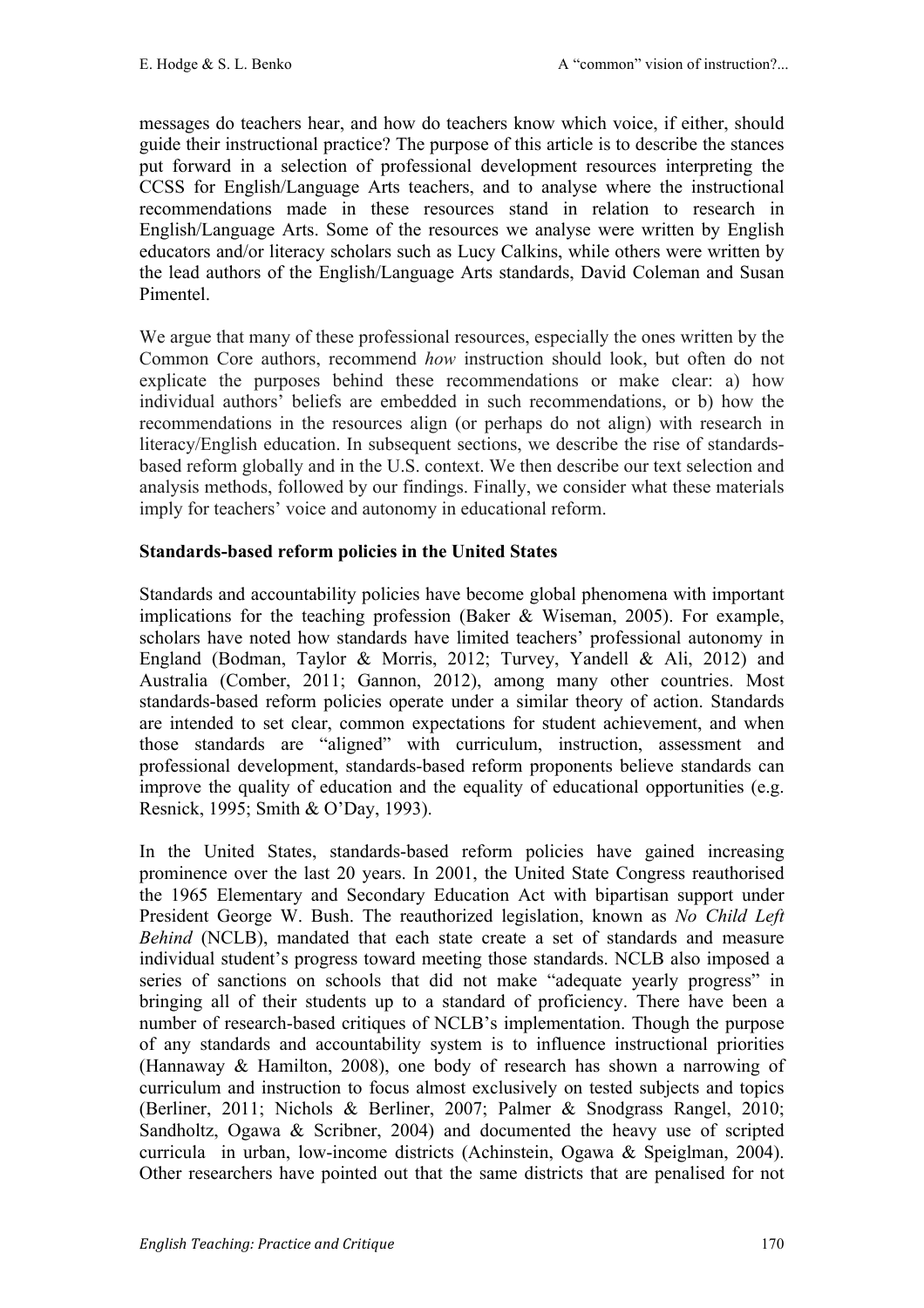meeting adequate yearly progress are often those who have large numbers of students who need additional resources, such as English language learners (Gándara & Rumberger, 2009; Hakuta, 2011). In the last twelve years, both policymakers and practitioners have increasingly criticised NCLB for these reasons and others, such as incentivising cheating on state tests and supporting the growth of charter schools.

# **The Common Core State Standards and** *Race to the Top*

Given widespread dissatisfaction with *No Child Left Behind* in the mid-2000s and the relative success of a multistate effort to create common graduation requirements (the "American Diploma Project"), groups and individuals who had long pushed for national standards began to see common standards as politically feasible. Former state governors Robert Wise and James Hunt, together with the non-profit Achieve, served as the primary policy entrepreneurs in convincing a diverse range of stakeholders that a set of national standards was in their best interests, despite the long history of local control over education in the United States (McDonnell & Weatherford, 2013a, 2013b; Rothman, 2011). In order to marshal widespread support for the standards from diverse interest groups, policy entrepreneurs drew on different combinations of arguments, depending on what argument they believed would appeal to a particular audience (McDonnell & Weatherford, 2013a). For example, when policy entrepreneurs appealed to the United States Chamber of Commerce, they drew on arguments linking higher standards to the health of the United States economy and increasing workforce quality. In contrast, advocates for the CCSS relied on equityoriented arguments with the National Council of La Raza (a Latino advocacy organisation), who ended up promoting the standards to their members as a way to provide a more equitable education "across zip code" for Latino/a students. To the American Federation of Teachers (one of the two major teachers unions in the United States), the new standards and assessments were framed as a way to support critical thinking and decrease widespread "teaching to the test" under *No Child Left Behind* (McDonnell & Weatherford, 2013b).

Scholars studying the CCSS policy adoption process have noted the remarkable speed with which the majority of states adopted the CCSS—adoption occurred over a few months versus the three years or more it normally takes for states to consider and adopt new standards (McDonnell & Weatherford, 2013a, 2013b). These scholars credit the unprecedented speed of adoption primarily to the financial incentive called *Race to the Top*, which the U.S. Department of Education provided to states in the wake of 2008's financial crisis (McDonnell & Weatherford, 2013a; 2013b). When many states and districts were facing teacher layoffs due to severe budget cuts, the Obama administration offered a share of \$4.35 billion dollars to states through the *Race to the Top* competition. States were awarded points in the grant process for adopting a specific set of reforms, such as teacher evaluations that included evidence of student growth and a set of "college and career ready standards" (i.e., the CCSS). Of the 45 states and the District of Columbia that initially adopted the CCSS, 32 (or 72% of adopting states) adopted the CCSS between June 2010 and August 2010; the deadline to adopt the CCSS for *Race to the Top* funds was August 2, 2010 (Achieve, 2012; U.S. Department of Education, 2010).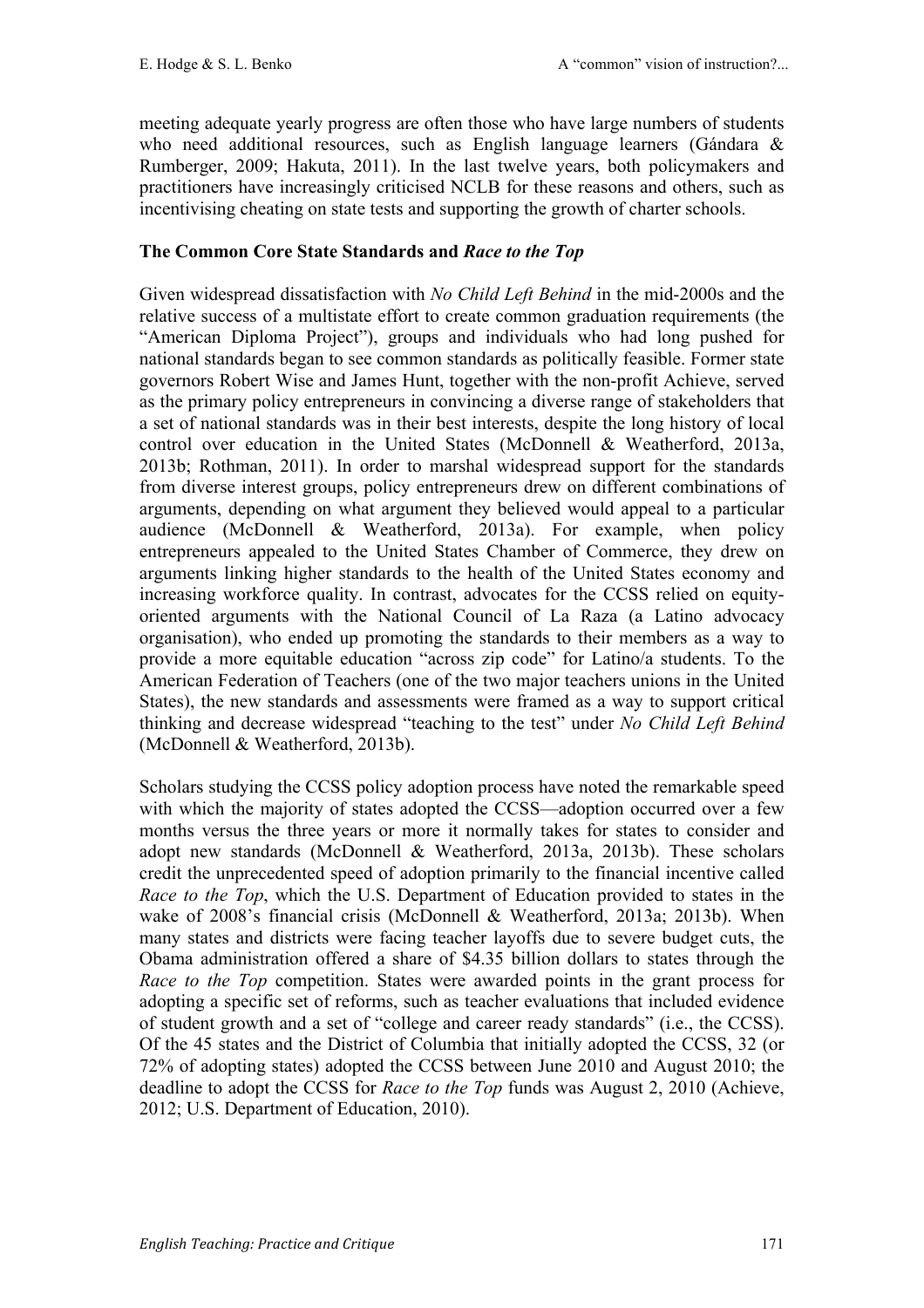### **Growing resistance to the Common Core State Standards**

As the CCSS have moved from an abstraction to a reality, a large number of parents, teachers, scholars and policy-makers across the aisle have criticised the CCSS for multiple reasons, taking issue with aspects of the development and adoption process, the standards themselves, and/or their implementation. One prominent critique, generally from Tea Party groups and conservative grassroots groups of parents (e.g., Hoosiers Against the Common Core, a parent group in the state of Indiana), focuses on local control. This group perceives the Obama administration's support of the CCSS in *Race to the Top* as an unconstitutional federal intrusion into state and local control over education. Other conservative critiques focus on the content of the standards—some say the math standards endorse "fuzzy math", while others say the literacy standards' focus on nonfiction deemphasises classic American literature.

Another grassroots movement of liberal teachers, parents and activists has grown vocal in opposition to the CCSS. This second group, with Diane Ravitch as a prominent member, has raised concerns over the textbook companies and others who stand to gain financially from the CCSS effort (Ravitch, 2013), the role of the Gates Foundation in the standards' creation (Schneider, 2013), and the way in which the standards have been implemented in the midst of changing assessment and teacher evaluation policies (Burris, 2013). While some prominent figures from this second group (e.g., Randi Weingarten, President of the American Federation of Teachers) supported the CCSS in theory, its implementation—especially coupled with new teacher evaluation systems—has been the source of a great deal of concern.

A problematic aspect of the CCSS for many is the involvement of private foundations in developing and promoting the CCSS. Political scientists have noted the growing power of foundations in setting the trajectory of national educational policy, and influencing large urban districts in particular (Reckhow, 2013). Interviews with those involved with the CCSS at the national level widely credit the Gates Foundation with providing funds and overarching coordination to the CCSS policy effort (though other foundations, such as GE and Hewlett, have supported the CCSS as well) (McDonnell & Weatherford, 2013a; 2013b). The Gates Foundation has provided more than 200 million dollars to support the CCSS, funding everything from curricular materials and professional development resources, to research into the CCSS, to public relations (McDonnell & Weatherford, 2013b). The foundation's effort to control the messaging around the CCSS, providing funds to local Parent-Teacher Associations and national groups, has been met with particular acrimony (Ravitch, 2014; Schneider, 2013).

Both Republican and Democratic state governors and legislatures have responded to these critiques by signalling their reluctance to continue their involvement with the CCSS. Indiana governor Mike Pence was the first to sign a bill repealing the CCSS (Moxley, 2014). Georgia, Florida, Kansas, Utah, Oklahoma, Alabama, Pennsylvania, South Carolina and Alaska have all drawn back from the assessment consortia funded by the U.S. Department of Education to create the next generation of CCSS assessments (Lu, 2014). The New York State Assembly has responded to widespread liberal critiques of CCSS implementation by recommending a moratorium on the use of CCSS assessment data for high-stakes decisions about teachers and students for two years (Ujifusa, 2014).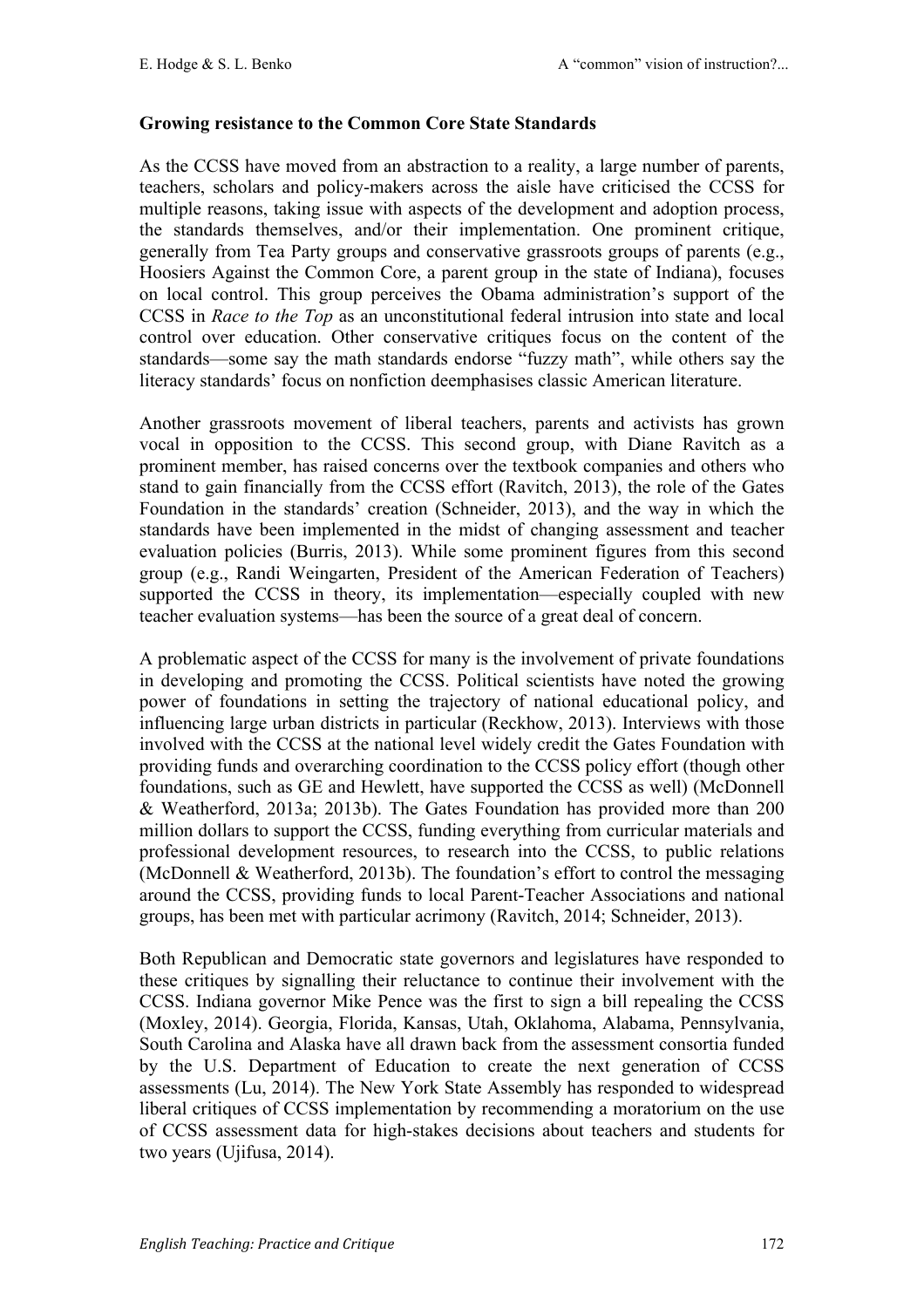Despite the growing resistance to the CCSS and the pauses in implementation in several states, the standards *are* still being implemented in 43 states across the nation. An open question in CCSS implementation is how the standards will be translated into classroom practice. The language of the standards document itself seems to indicate that the standards outline a set of instructional goals *only*; the standards do not articulate what pedagogical approaches will best meet such those goals. As the introduction to the CCSS explains, "the Standards define what all students are expected to know and be able to do*, not* how teachers should teach" (National Governors Association for Best Practices [NGA] & Council of Chief State School Officers [CCSO], 2010, p. 6, italics added). However, many groups—textbook publishers, non-profits, and literacy experts, among others—have rushed to create professional development resources and curriculum materials to influence "how teachers should teach" to meet the standards. As such, it is critical to examine the messages put forth in these resources designed to help teachers understand what Common Core instruction looks like. Our intention is to identify the resources' messages about Common Core instruction, and compare the recommendations for English/language arts instruction that these resources put forth. These resources sometimes offer different recommendations for instruction and align (or do not align) to different research emphases and outcomes within the fields of English/Language Arts and literacy. Understanding the instructional recommendations and their connections to research allows teachers to view such resources as suggestions rather than prescriptive "must-dos".

## **METHOD**

## **Research questions**

Because the purpose of this article is to describe how a selection of CCSS resources represent "Common Core instruction," and to analyse how the positions taken in the resources stand in relation to the field of English/Language Arts instruction, our investigation was guided by the following research questions:

- How do a set of professional development materials representing a range of perspectives advise teachers to enact "Common Core instruction"?
- How, if at all, do the professional development materials represent different stances on the nature of English/Language Arts instruction? What vision(s) of English/Language Arts instruction do these resources present?

## **Text Selection**

We examined professional development resources related to the CCSS from a range of sources: some written by scholars in the fields of literacy and English education, and others written by the authors of the CCSS or individuals closely associated with the CCSS authors. Our selection of professional texts written by literacy experts (described in Table 1) was guided by several criteria.

First, we looked at objective criteria—specifically, Amazon rankings—to get a sense of what professional texts were popular and highly rated. While we recognise that sales are not necessarily commensurate with quality, we felt that these ratings helped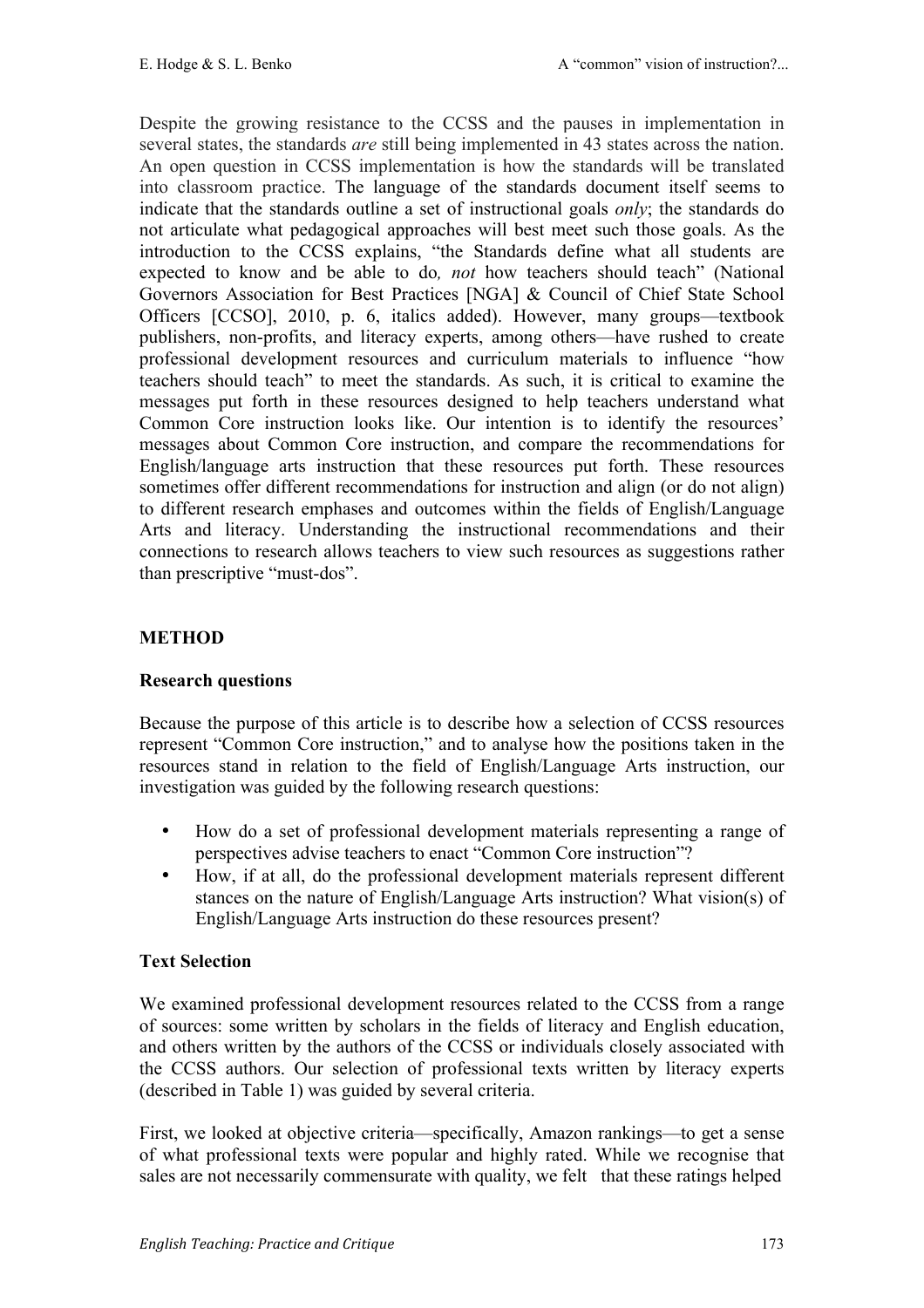| <b>Title</b>                                                                                                                       | Author(s)                                                         | Year of<br>Publica- | Grade<br>level | <b>Emphasis</b>                                       | <b>Amazon</b><br>Ranking |
|------------------------------------------------------------------------------------------------------------------------------------|-------------------------------------------------------------------|---------------------|----------------|-------------------------------------------------------|--------------------------|
|                                                                                                                                    |                                                                   | tion                | focus          |                                                       | (as of<br>1//27/14)      |
| Common Core State<br>Standards for<br>English/<br>Language Arts                                                                    | David Coleman<br>and Susan<br>Pimentel, Lead<br>Authors           | 2010                | $K-12$         | Reading,<br>Writing,<br>Speaking,<br>and<br>Listening | N/A                      |
| Revised publishers'<br>criteria for the<br>Common Core State<br>Standards in English<br>language arts and<br>literacy, grades 3-12 | David Coleman<br>and Susan<br>Pimentel                            | 2012                | $3 - 12$       | Reading and<br>Writing                                | N/A                      |
| "Bringing the<br>Common Core to<br>Life" speech                                                                                    | David Coleman                                                     | 2011                | $K-12$         | Reading                                               | N/A                      |
| Text Complexity:<br>Raising Rigor in<br>Reading                                                                                    | Douglas Fisher,<br>Diane Lapp, and<br>Nancy Frey                  | 2011 and<br>2012    | $6 - 12$       | Reading                                               | #17,833                  |
| <b>Teaching Students</b><br>to Read Like<br>Detectives:<br>Comprehending,<br>Analysing, and<br>Discussing Text                     |                                                                   |                     |                |                                                       | #16,240                  |
| Pathways to the<br>Common Core                                                                                                     | Lucy Calkins,<br>Mary<br>Ehrenworth, and<br>Christopher<br>Lehman | 2012                | $K-8$          | Reading and<br>Writing                                | #1,857                   |
| Exceeding the<br>Common Core State<br><b>Standards Series:</b>                                                                     | Michael Smith,<br>Jeffrey<br>Wilhelm, and                         | 2012                | $6 - 12$       | Writing                                               |                          |
| Oh, Yeah?! Putting<br>Argument to Work<br>Both in School and<br>Out                                                                | James<br>Fredricksen                                              |                     |                |                                                       | #123,048                 |
| Get it Done! Writing<br>and Analysing<br><b>Informational Texts</b><br>to Make Things<br>Happen                                    |                                                                   |                     |                |                                                       | #266,133                 |
| So, What's the<br><b>Story? Teaching</b><br>Narrative to<br>Understand                                                             |                                                                   |                     |                |                                                       |                          |
| Ourselves, Others,<br>and the World                                                                                                |                                                                   |                     |                |                                                       | #587,751                 |

# **Table 1. Description of resources analysed in relation to messages about "Common Core instruction"**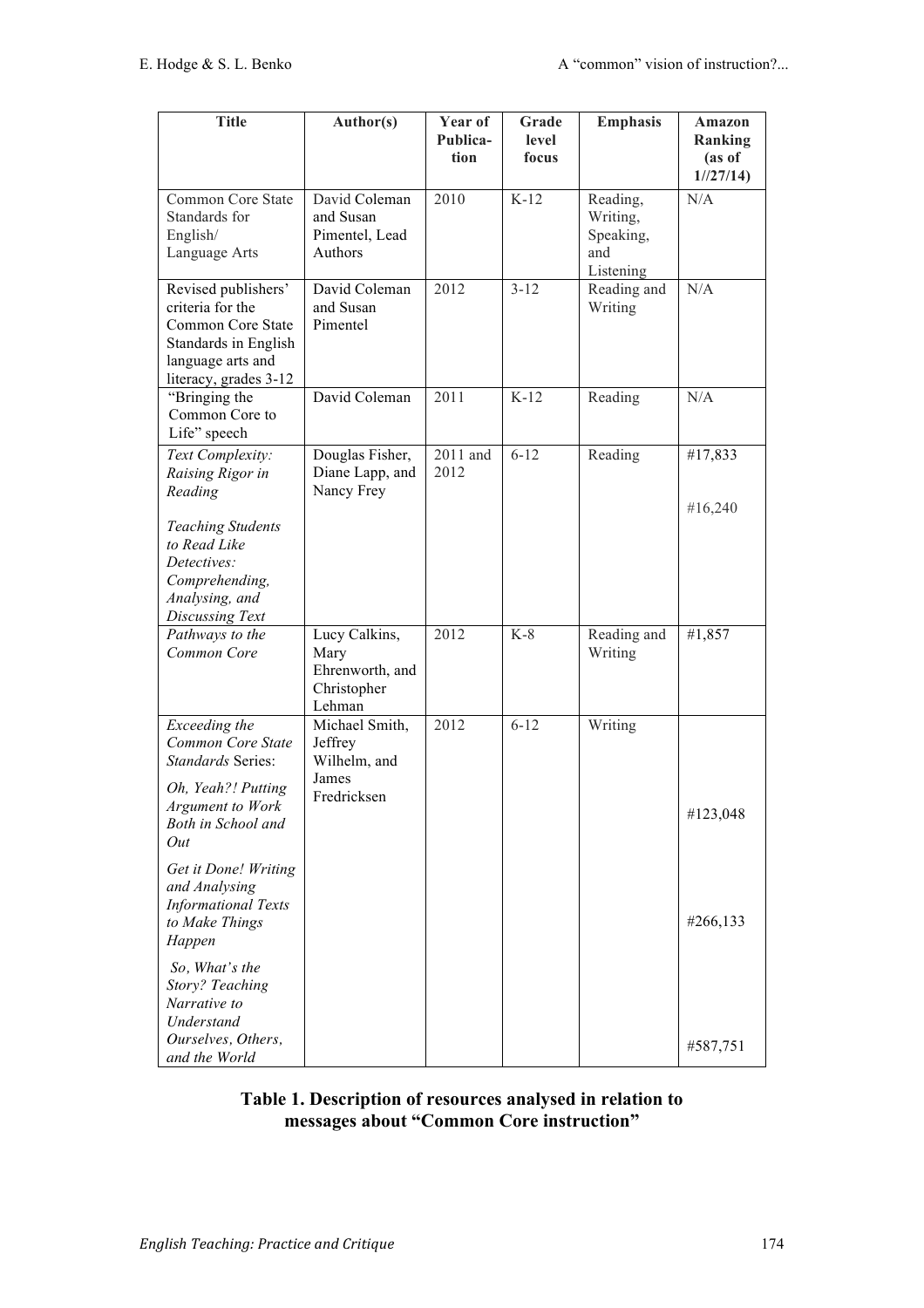to highlight texts that were widely used, thus having greater potential to impact teachers' practice. With these ratings in mind, we selected three professional texts (or sets of professional texts, as some are multi-volume series) that focus on different aspects of the CCSS (e.g., Calkins, Ehrenworth and Lehman's *Pathways to the Common Core* discusses both reading and writing for K-8 students; Fisher, Frey and Lapp's *Text Complexity* focuses on reading for secondary students; Smith, Wilhelm and Fredricksen's three-book series *Exceeding the Common Core State Standards*  focuses on secondary writing instruction). In order to address the full range of professional recommendations for K-12 classrooms, we used professional resources focused on both elementary and secondary levels. In addition to being the most popular book-length text about the CCSS, Calkins, Ehrenworth & Lehman's text addresses critical aspects of the CCSS at the elementary level such as the role of leveled texts in learning to read; these issues are also taken up in the Publisher's Criteria. All of these professional resources try to explain to teachers *how* to implement the CCSS; they are not scripted lessons plans or unit plans. Some include a sample unit or discussion of model lessons, but all focus on explaining what the CCSS mean for instruction in a general way.

Finally, our three sets of authors represent a range of viewpoints and epistemological traditions within the field of English education. Lucy Calkins' workshop approach to K-8 literacy instruction comes from the tradition that Smagorinsky and Whiting (1995) term "Piagetian approaches based on the assumption of natural development" (p. 54). This group, including Donald Graves, Donald Murray, James Moffett, Peter Elbow and Nancie Atwell, believes that classrooms should be structured to encourage students' natural development, with teachers as facilitators of student-centred classrooms, where students frequently write about their personal experiences (Smagorinsky & Whiting, 1995). Michael Smith and Jeffrey Wilhelm, two of the lead authors of the *Exceeding the Common Core* writing series, studied with George Hillocks at the University of Chicago. Hillocks challenged the Piagetian natural development view that Donald Graves and others exemplify. Smagorinsky and Whiting (1995) term this group, "Approaches involving the concept of instructional scaffolding", (p. 72); this group emphasises teacher guidance as an important part of student development and—while still encouraging peer interaction—a more structured classroom environment. Douglas Fisher, Nancy Frey and Diane Lapp, authors of *Text Complexity* and *Reading Like a Detective*, focus on literacy in middle and high school. Like Smith and Wilhelm, they also emphasise the importance of scaffolding, but focus on scaffolding *reading* rather than *writing*.

We also examined two resources interpreting "Common Core instruction" written by CCSS authors: the Revised Publisher's Criteria (2012), written by David Coleman and Susan Pimentel to guide textbook publishers in aligning their materials with the CCSS, and the speech David Coleman gave in 2011 to a group of school administrators in New York state. We felt that these two documents—both of which were widely distributed and widely critiqued—were critical in understanding the views on "Common Core instruction" held by the authors of the CCSS. Further, these two documents are critical in establishing the way that the CCSS authors can appear to contradict the standards' claims of leaving decisions about instruction to teachers.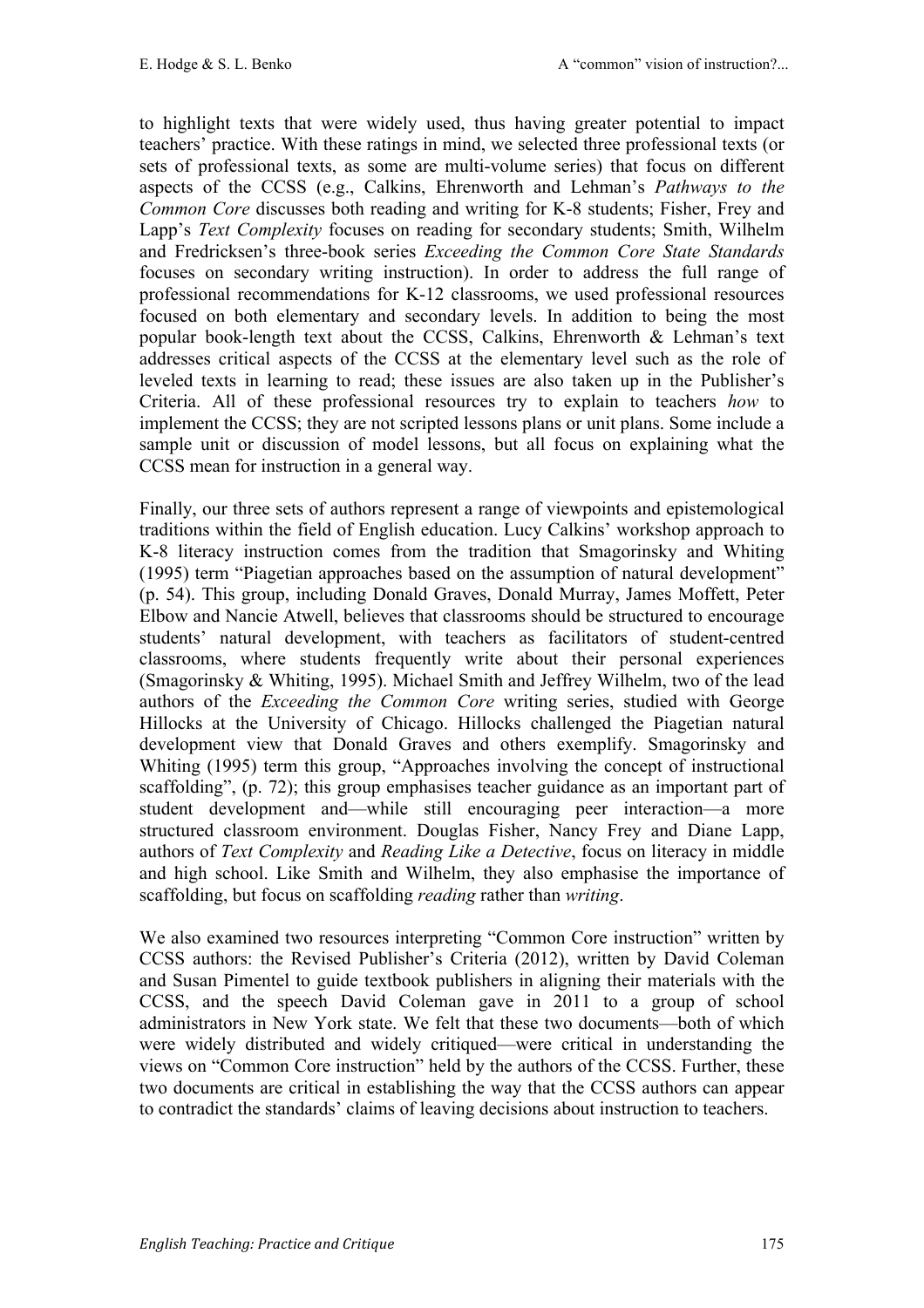## **Analysis**

Because our purpose was to understand how messages about "Common Core instruction" are portrayed in professional development materials, we organised our analysis and findings around the dominant policy messages at the national level about "Common Core instruction" in English/Language Arts. These dominant policy messages are encapsulated in a set of three "instructional shifts" put out by Student Achievement Partners, a group founded by ELA CCSS lead authors David Coleman, Susan Pimentel, and math lead author Jason Zimba. The instructional shifts have been used in professional development materials disseminated by the non-profit Achieve, the PARCC testing consortium, Student Achievement Partners, and the shifts are prominently featured on the websites of many districts and state departments of education.

The three instructional shifts for ELA are: (1) Regular practice with complex text and its academic language; (2) Reading, writing and speaking grounded in evidence from text both literary and informational; (3) Building knowledge through content-rich nonfiction and informational texts (Student Achievement Partners, 2013). Those associated with the CCSS effort see each "shift" as representing a necessary corrective to what they understand to be current instructional practice. For example, some evidence presented in the CCSS's Appendix A suggests that the complexity of instructional materials declined throughout the 20th Century; therefore, CCSS proponents say that classroom instruction should ask students to interact with complex text.

Each shift can be seen as pressing on long-standing traditions and research in English education and literacy. The first shift, "Regular practice with complex text and its academic language" has raised issues about the appropriate role of "leveled text" in the elementary classroom in particular. The second shift, "Reading, writing and speaking grounded in evidence from text, both literary and informational" has raised a debate about the best way to support reading comprehension, especially the use of pre-reading strategies and the "close reading" instructional strategy. The final area of debate comes from the third shift, "Building knowledge through content-rich nonfiction and informational texts", has raised questions about the appropriate place of narrative reading and writing in the ELA classroom (for a summary of each debate, see Pearson, 2013 (text complexity); Gewertz, 2012 (close reading); Layton, 2012 (narrative)). Using the three shifts as the guide for our analysis, we first read each of the professional development texts closely, marking any passages where the authors took explicit positions on CCSS instruction. We then re-read each text with an eye to locating its position(s) on the highly publicised "instructional shifts". We gradually collapsed these passages into the positions noted in Table 2, where we summarise each source's stance on the three shifts.

In our analysis, we were not looking for fidelity to the shifts in the materials we analysed. Instead, we aimed to understand how professional resources spoke to—or perhaps spoke *back* to—the shifts. We recognise that using the shifts as an organising tool for analysing messages about "Common Core instruction" is imperfect. This structure provides those closer to the CCSS authors—who wrote the shifts—with the opportunity to frame the conversation. However, given that the shifts represent key points of debate about how to interpret the standards, and the wide use of the shifts to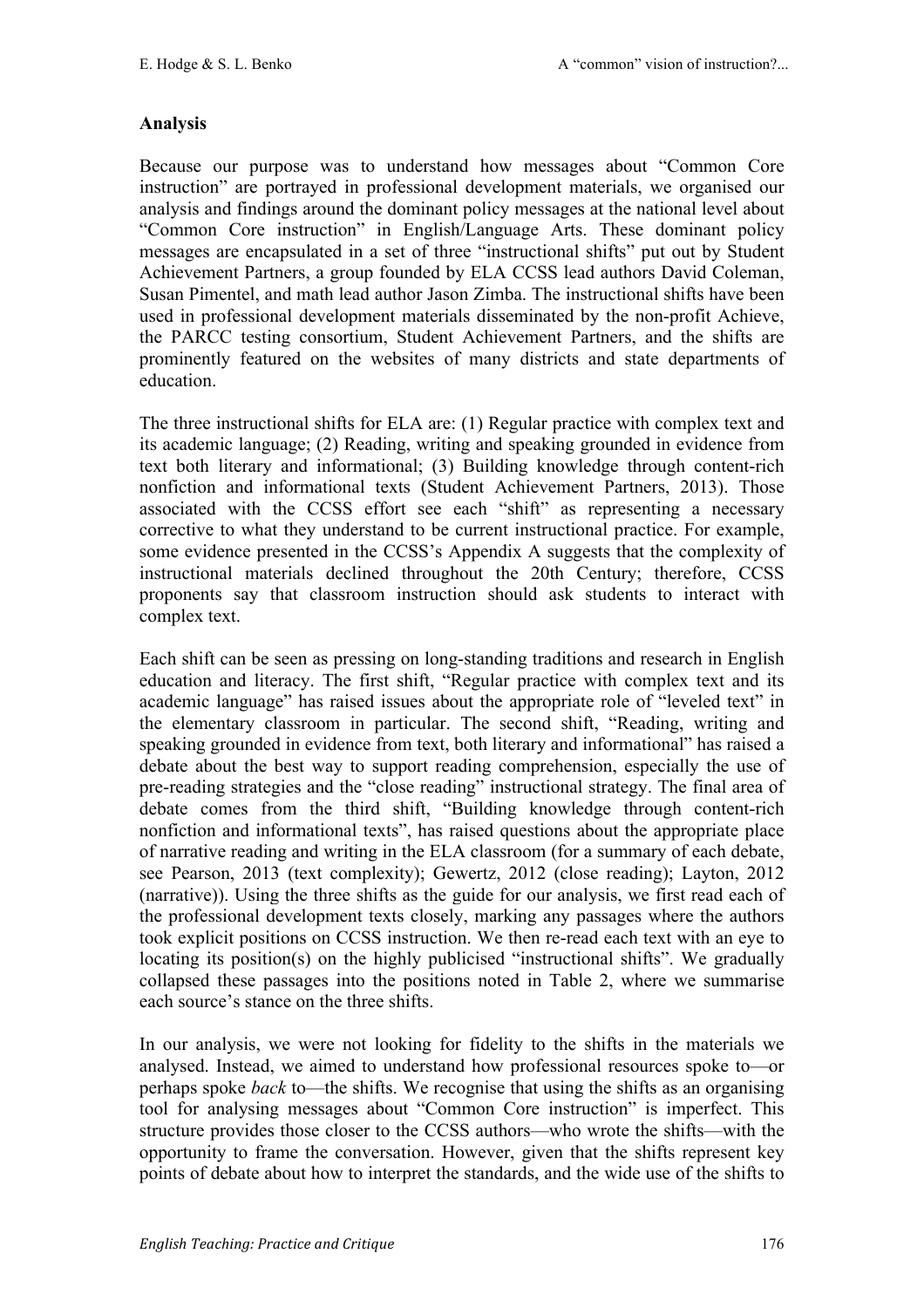frame the policy message about the CCSS, we felt they were an appropriate way to structure our analysis. In the findings section below, we include representative quotations and a general description of each source's stance on each shift. Importantly, not all sources took positions on each shift. For example, the Smith, Wilhelm, and Fredricksen series on writing instruction did not take a stance on text complexity or close reading.

|                                              | <b>Text Complexity</b>                                                                                                                                                                                                                     | <b>Close Reading</b>                                                                                                                                                                                                                                                   | <b>Narrative Reading</b>                                                                                                                                                                                                                                                                                                                               |
|----------------------------------------------|--------------------------------------------------------------------------------------------------------------------------------------------------------------------------------------------------------------------------------------------|------------------------------------------------------------------------------------------------------------------------------------------------------------------------------------------------------------------------------------------------------------------------|--------------------------------------------------------------------------------------------------------------------------------------------------------------------------------------------------------------------------------------------------------------------------------------------------------------------------------------------------------|
|                                              |                                                                                                                                                                                                                                            |                                                                                                                                                                                                                                                                        | and Writing                                                                                                                                                                                                                                                                                                                                            |
| <b>Common Core State</b><br>Standards (2010) | Students should read<br>texts that are either on<br>grade level or within<br>the grade band. Text<br>complexity is defined<br>as a combination of<br>qualitative measures,<br>quantitative measures,<br>and reader/task<br>considerations. | The phrase "read<br>closely" is used<br>multiple times, but<br>standards do not<br>mention "close<br>reading." Standards do<br>not take a position on<br>pre-reading strategies<br>or the degree to which<br>prior knowledge<br>factors into reading<br>comprehension. | Students should read<br>50% informational<br>texts K-5; 70%<br>informational texts by<br>12th grade across the<br>content areas; more<br>literary nonfiction in<br>ELA grades 6-12;<br>Narratives should<br>represent 35% of<br>student writing in<br>younger grades;<br>decreasing to 20% of<br>writing in 12th grade<br>across the content<br>areas. |
| <b>David Coleman and</b>                     | In-class reading should                                                                                                                                                                                                                    | Teachers should ask                                                                                                                                                                                                                                                    | Students should read                                                                                                                                                                                                                                                                                                                                   |
| <b>Susan Pimentel</b>                        | be complex text on<br>grade level; leveled                                                                                                                                                                                                 | students to "stay within<br>the four corners of the                                                                                                                                                                                                                    | 50% informational<br>texts K-5; 70%                                                                                                                                                                                                                                                                                                                    |
| "Revised Publisher's                         | text should play a                                                                                                                                                                                                                         | text"; 80-90% of                                                                                                                                                                                                                                                       | informational texts by                                                                                                                                                                                                                                                                                                                                 |
| Criteria" (2012)                             | limited role.                                                                                                                                                                                                                              | teacher questions                                                                                                                                                                                                                                                      | 12th grade across the                                                                                                                                                                                                                                                                                                                                  |
|                                              |                                                                                                                                                                                                                                            | should be text-<br>dependent. Teachers                                                                                                                                                                                                                                 | content areas.<br>Increased emphasis on                                                                                                                                                                                                                                                                                                                |
|                                              |                                                                                                                                                                                                                                            | should not introduce                                                                                                                                                                                                                                                   | nonfiction and                                                                                                                                                                                                                                                                                                                                         |
|                                              |                                                                                                                                                                                                                                            | themes, questions, or                                                                                                                                                                                                                                                  | argument writing to                                                                                                                                                                                                                                                                                                                                    |
|                                              |                                                                                                                                                                                                                                            | summaries before                                                                                                                                                                                                                                                       | correct overemphasis                                                                                                                                                                                                                                                                                                                                   |
|                                              |                                                                                                                                                                                                                                            | reading.                                                                                                                                                                                                                                                               | on narrative reading<br>and writing.                                                                                                                                                                                                                                                                                                                   |
| <b>David Coleman</b>                         | In-class reading should                                                                                                                                                                                                                    | Teachers should use                                                                                                                                                                                                                                                    | College and workplace                                                                                                                                                                                                                                                                                                                                  |
|                                              | be complex text on                                                                                                                                                                                                                         | the close reading                                                                                                                                                                                                                                                      | demand greater                                                                                                                                                                                                                                                                                                                                         |
| "Bringing the<br><b>Common Core to</b>       | grade level; leveled<br>text should play a                                                                                                                                                                                                 | strategy; teachers<br>should not $(1)$                                                                                                                                                                                                                                 | proficiency in<br>argument and                                                                                                                                                                                                                                                                                                                         |
| Life" (2011)                                 | limited role.                                                                                                                                                                                                                              | frontload with                                                                                                                                                                                                                                                         | informational writing.                                                                                                                                                                                                                                                                                                                                 |
|                                              |                                                                                                                                                                                                                                            | background                                                                                                                                                                                                                                                             |                                                                                                                                                                                                                                                                                                                                                        |
|                                              |                                                                                                                                                                                                                                            | information or a                                                                                                                                                                                                                                                       |                                                                                                                                                                                                                                                                                                                                                        |
|                                              |                                                                                                                                                                                                                                            | summary (2) ask<br>students to predict or                                                                                                                                                                                                                              |                                                                                                                                                                                                                                                                                                                                                        |
|                                              |                                                                                                                                                                                                                                            | compare, or (3) set a                                                                                                                                                                                                                                                  |                                                                                                                                                                                                                                                                                                                                                        |
|                                              |                                                                                                                                                                                                                                            | purpose for reading.                                                                                                                                                                                                                                                   |                                                                                                                                                                                                                                                                                                                                                        |
| Douglas Fisher,                              | On-grade level text                                                                                                                                                                                                                        | Close reading and                                                                                                                                                                                                                                                      | Narrative reading can                                                                                                                                                                                                                                                                                                                                  |
| Nancy Frey, and                              | appropriate with                                                                                                                                                                                                                           | reader-response can co-                                                                                                                                                                                                                                                | provide an opportunity                                                                                                                                                                                                                                                                                                                                 |
| <b>Diane Lapp</b>                            | teacher support;<br>leveled text for                                                                                                                                                                                                       | exist. When close<br>reading, teacher should                                                                                                                                                                                                                           | for students to perform<br>critical reading and                                                                                                                                                                                                                                                                                                        |
| <b>Teaching Students to</b>                  | independent reading.                                                                                                                                                                                                                       | not frontload a                                                                                                                                                                                                                                                        | have text-based                                                                                                                                                                                                                                                                                                                                        |
| <b>Read Like Detectives</b>                  |                                                                                                                                                                                                                                            | summary or                                                                                                                                                                                                                                                             | discussion. Literature                                                                                                                                                                                                                                                                                                                                 |
| $(2011);$ Text                               |                                                                                                                                                                                                                                            | vocabulary.                                                                                                                                                                                                                                                            | provides room for                                                                                                                                                                                                                                                                                                                                      |
| <b>Complexity (2012)</b>                     |                                                                                                                                                                                                                                            |                                                                                                                                                                                                                                                                        | interpretation and                                                                                                                                                                                                                                                                                                                                     |
|                                              |                                                                                                                                                                                                                                            |                                                                                                                                                                                                                                                                        | beyond-surface level<br>reading.                                                                                                                                                                                                                                                                                                                       |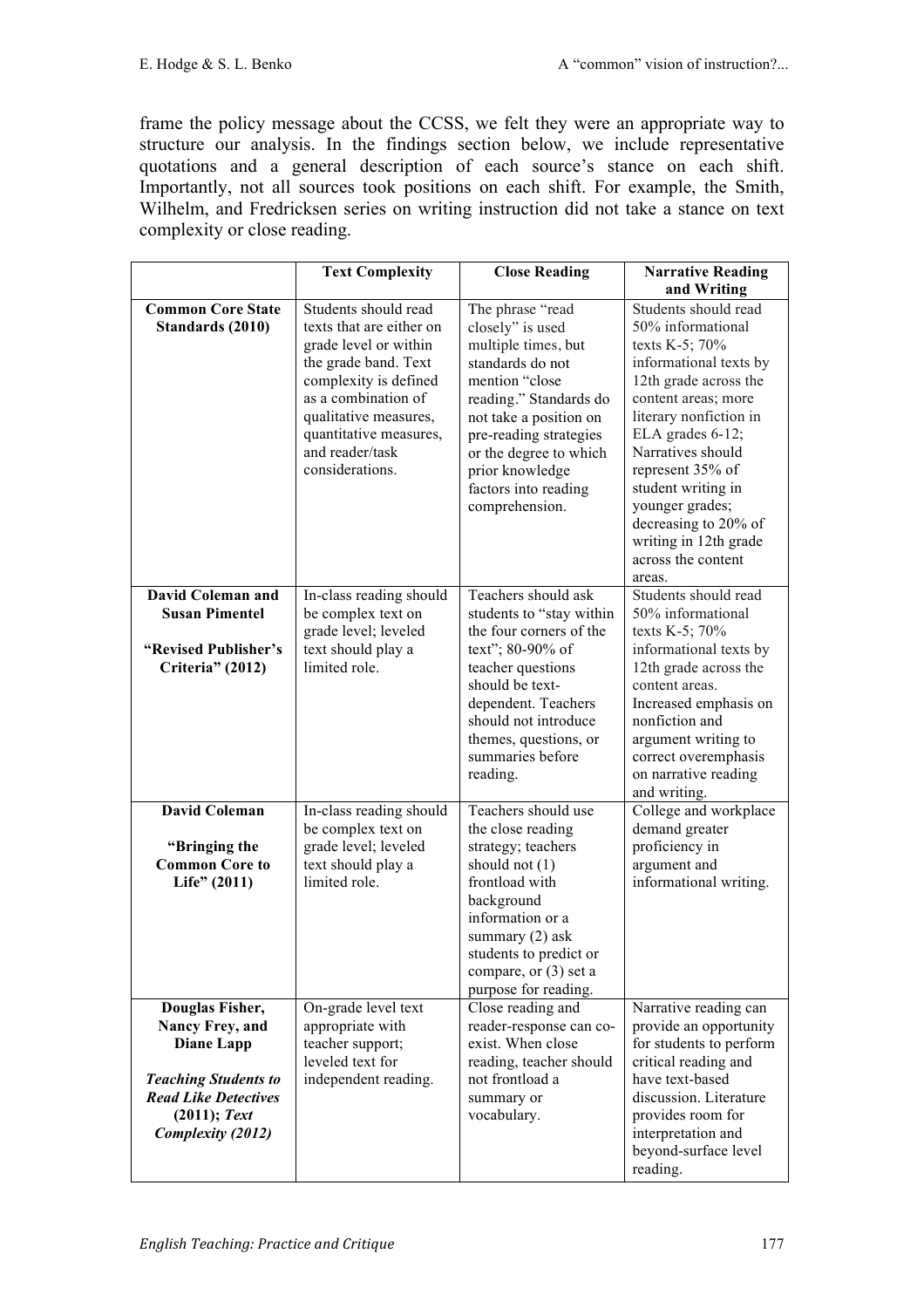| Lucy Calkins, Mary                                          | Leveled text for                                                                 | Asking text-dependent                             | Plenty of room for                                                                                                                                                                           |
|-------------------------------------------------------------|----------------------------------------------------------------------------------|---------------------------------------------------|----------------------------------------------------------------------------------------------------------------------------------------------------------------------------------------------|
| Ehrenworth, and                                             | independent reading                                                              | questions is an                                   | narrative reading and                                                                                                                                                                        |
| Christopher Lehman,                                         | with frequent                                                                    | important part of                                 | writing in ELA                                                                                                                                                                               |
|                                                             | assessment of reading                                                            | reading; Sees CCSS as                             | because genre                                                                                                                                                                                |
| Pathways to the                                             | level to ensure texts                                                            | consistent with New                               | percentages are spread                                                                                                                                                                       |
| Common Core (2012)                                          | remain "just right";<br>more complex texts<br>with instructional<br>scaffolding. | Criticism but does not<br>critique that position. | across the content<br>areas; encourages YA<br>books and student<br>choice with lots of time<br>devoted to independent<br>reading; CCSS are<br>consistent with writing<br>process and writing |
|                                                             |                                                                                  |                                                   | workshop; narrative<br>writing standards more<br>demanding.                                                                                                                                  |
| Jeffrey Wilhelm,                                            | No specific stance                                                               | No specific stance                                | Plenty of room for                                                                                                                                                                           |
| <b>Michael Smith, and</b>                                   | (texts are writing                                                               | (texts are writing                                | narrative reading in                                                                                                                                                                         |
| <b>James Fredricksen</b>                                    | focused)                                                                         | focused)                                          | ELA because text                                                                                                                                                                             |
| <b>Exceeding the</b><br><b>Common Core Series</b><br>(2012) |                                                                                  |                                                   | percentages are spread<br>across the content<br>areas; Narrative writing<br>just as important as<br>argumentative/informat<br>ive and perhaps more<br>SO.                                    |

## **Table 2. Summary of the stances the Common Core State Standards and Common Core professional development materials take on contentious aspects of the "instructional shifts"**

## **FINDINGS: STANCES ON "COMMON CORE" INSTRUCTION**

In the sections that follow, we discuss the resources' positions on each of the debated "instructional shifts," devoting one section each to text complexity, close reading and pre-reading, and the role of narrative reading and writing. We begin by reviewing any relevant language in the CCSS themselves given that the standards claim not to take a stand on instruction and do not generally provide clear instructional recommendations. Then, we discuss how the professional development resources address the shift, first discussing how those close to the CCSS effort address this shift, and then addressing how literacy experts address the shift. Finally, we attend to the area(s) of controversy surrounding each shift, examining how these visions of instruction are positioned within research in English/Language Arts and literacy. A summary of each source's general position on each shift can be found in Table 2.

### **Controversy over text complexity**

The first instructional shift in the CCSS is "regular practice with complex text and its academic language" (Student Achievement Partners, 2013). The controversy with this shift focuses both on whether students should read grade level texts or texts at their assessed reading level, and on how to define a complex text. In this section, we first describe text complexity as described in the CCSS, and then describe the stances that David Coleman; Lucy Calkins and her colleagues; and Douglas Fisher et al. take on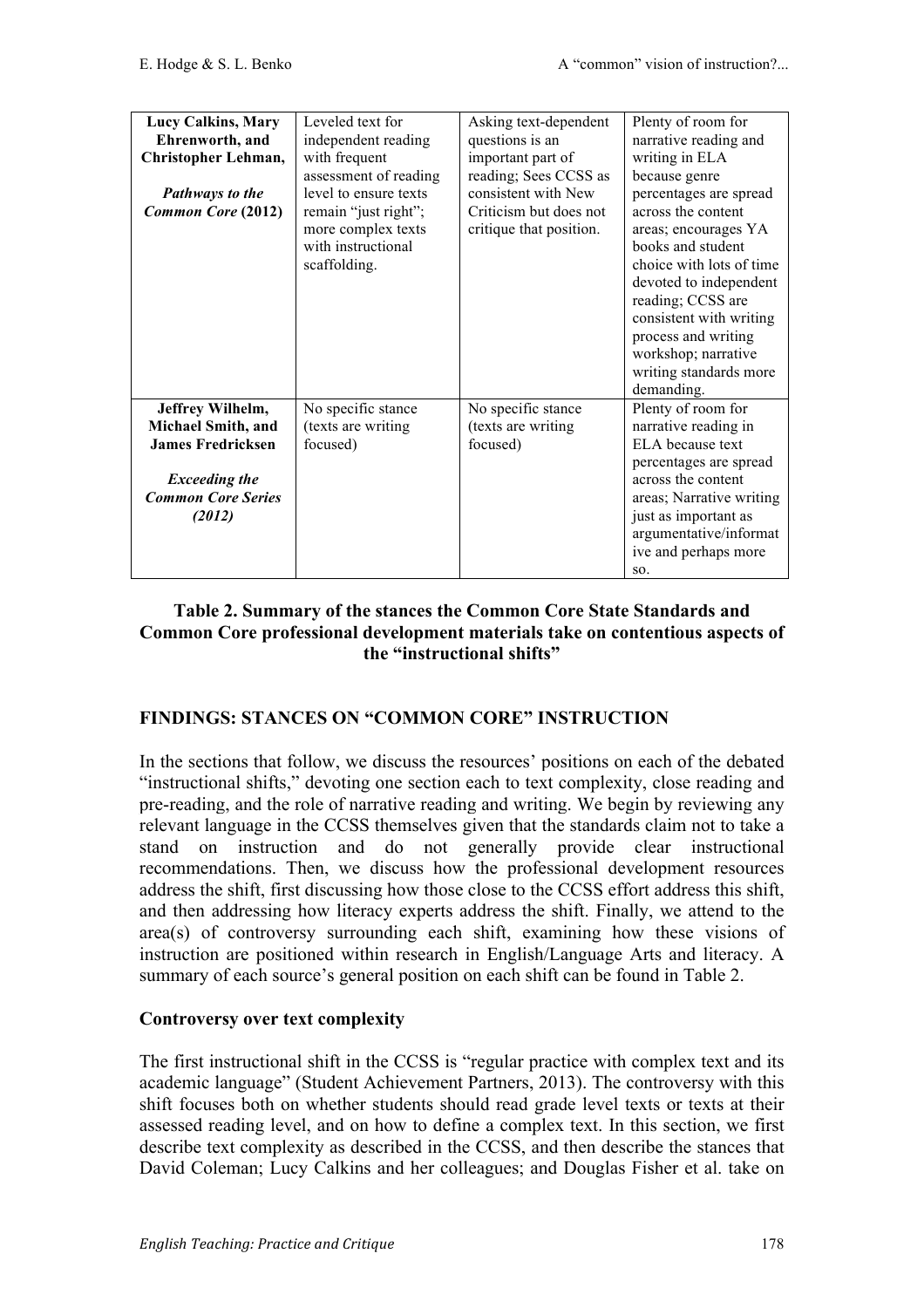the complexity of the text that students should read. We do *not* include Smith, Wilhelm and Fredricksen's three-book series on writing instruction in this section, because the authors take no position on text complexity in those books. After describing the range of positions these resources take on text complexity, we analyse where these sources stand in relation to established research on literacy and English/Language Arts.

# *Text complexity in the Common Core State Standards*

The standards use a three-part definition of text complexity, combining quantitative measures (e.g., Lexile levels), qualitative measures (e.g., considering multiple levels of meaning in a text), and "reader/task considerations". "Reader and task considerations" ask teachers to consider the characteristics of their students and the task students will perform in order to use professional judgment about the complexity of a text. The standards also say that students should encounter texts within the appropriate grade level or grade band so that there is a "staircase of text complexity" (NGA & CCSO, 2010, p. 8) leading to the expectations of college and career. The idea of a "grade band" (e.g., students in 5th grade should encounter texts in the 4th– 5th grade level) provides some flexibility in the texts that can be considered complex for a given grade level. Still, this raises the question: when students are reading below grade level, should teachers use "leveled text" that students can read with fluency (as elementary school teachers often do), or should teachers exclusively use complex texts on grade-level, even if the level of those texts is well above what students can read independently? Such questions, and others about grade-level learning progressions (e.g., Beach, Thein & Webb, 2012, p. 76–77) have caused controversy around this first shift.

## *David Coleman's stance on text complexity*

The Publisher's Criteria and David Coleman's speech point to a limited role for leveled texts in providing remediation, but overall, both sources recommend using almost all complex texts during class time. Responding to a question from the audience about the use of "leveled text" in the classroom, David Coleman replied:

One of the greatest threats to a wide range of students being able to read sufficiently complex text with confidence is we keep them out of the game. Far too early and far too often we reduce text complexity for these students rather than giving them the scaffolding they need to embrace and practice that complexity…I am saying in a clear voice, the core of instruction, core classroom time becomes the shared encounter of sufficiently difficult text. The proper role for leveled material can be an intensive support for students …but remember that time might also be used for them to have more time with that sufficiently complex work. (Coleman, 2011, p. 13–14)

Here, Coleman emphasises the importance of complex texts—and diminishes the importance of leveled texts—by appealing to concerns about equity. If students are denied the opportunity to encounter complex texts because teachers ask students to read texts "on their level" instead of providing instructional scaffolding to understand complex texts, he argues that teachers contribute to a vicious cycle whereby the students who are most behind receive the most impoverished curriculum materials. This "opportunity to learn" argument is quite powerful, and indeed, some interest groups (e.g., the National Council of La Raza) support the CCSS precisely because they believe it will expose a broader spectrum of students to the content necessary for college (Kornhaber, Griffith & Tyler, 2013).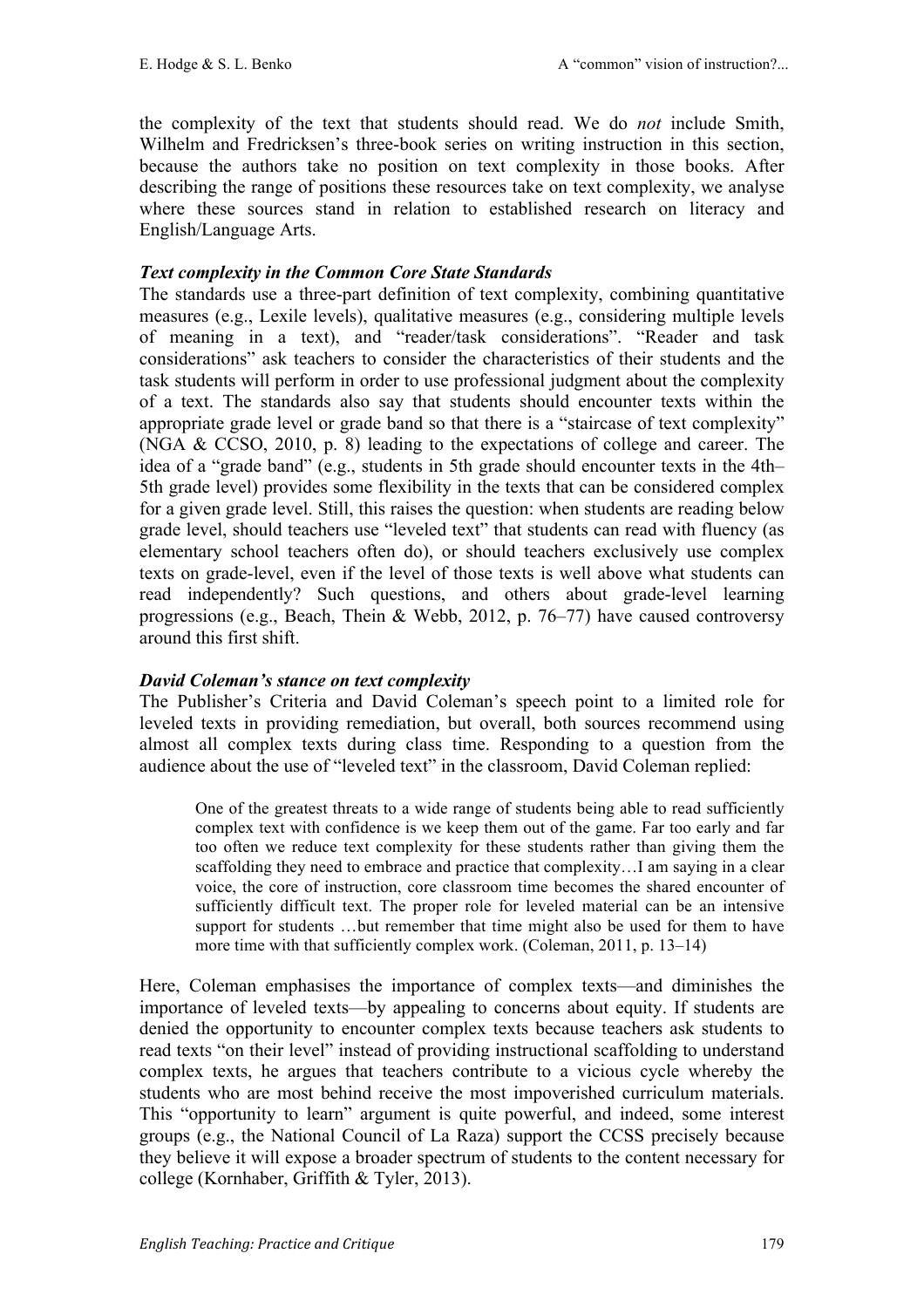#### *Fisher, Frey and Lapp's stance on text complexity*

Other CCSS professional development materials interpret text complexity in a more flexible way. Fisher et al. (2012) see text complexity as dependent on reader and task considerations. To these authors, the appropriate level of text complexity depends on the degree of support provided when students encounter a text. If a text is read independently, it should match students' assessed reading level. If students read and discuss a text in a small group, the text can be more complex than their individual reading levels since students will discuss and make meaning of the text in conversation with their peers. Finally, if a text is read in a whole class setting with significant teacher modelling and support, the text can be quite complex without undermining students' comprehension. Fisher et al. (2012) explain, "The text difficulty is not the real issue. Instruction is. Teachers can scaffold and support students, which will determine the amount of their learning and literacy independence" (p. 7). Fisher, Frey and Lapp also pay attention to the "task considerations" component of text complexity in the standards document. Task considerations may include the way a student is being asked to read (e.g., with a class, a partner, individually) and ways students will use the text. If students are being asked to complete a difficult, independent task, then Fisher et al. suggest it may be appropriate to begin with texts best suited to their current reading levels.

#### *Calkins, Ehrenworth, and Lehman's stance on text complexity*

Unlike the sources more closely related to David Coleman, *and* unlike Fisher et al., Calkins et al. emphasise finding texts that students can read fluently, even if those texts are not necessarily at students' grade level. Calkins et al. say that the guideline for appropriate texts (both fiction and nonfiction) for a particular student are texts that the student can read out loud with 96% (word) accuracy, comprehension, and enough fluency that it sounds like speech (p. 95). The way to move students up the ladder of text complexity in *Pathways to the Common Core* (in particular, for those who are reading below grade level) is "to help readers accomplish vast amounts of minds-on, engaged reading of just-right expository texts". Frequent reassessments ensure that the "just-right" continues to be optimal. Like Fisher et al., Calkins et al. give suggestions for scaffolding student comprehension of texts that are at the edge of independent comprehension (p. 96-97), but do not recommend that students encounter much, if any, text well above their assessed reading level.

Calkins and her colleagues engage directly with Coleman and Pimentel around text complexity. For example, Calkins et al. note:

It is clear from the guidelines to publishers and the model frameworks that these individuals [Coleman and Pimentel] believe the best way to help students move up the ladder of text complexity is for teachers to select a small number of "Common Core complex texts" and for the entire class of students to read in unison, with teachers generating text-dependent questions for students to answer through conversation and required writing exercises. (p. 49)

However, Calkins et al. point out that a research base to support this plan is noticeably absent, and highlights that these suggestions come from the publisher's guide—they are not actually a part of the ratified standards. Their concern for a lack of research is also highlighted in their response to ways educators determine text leveling: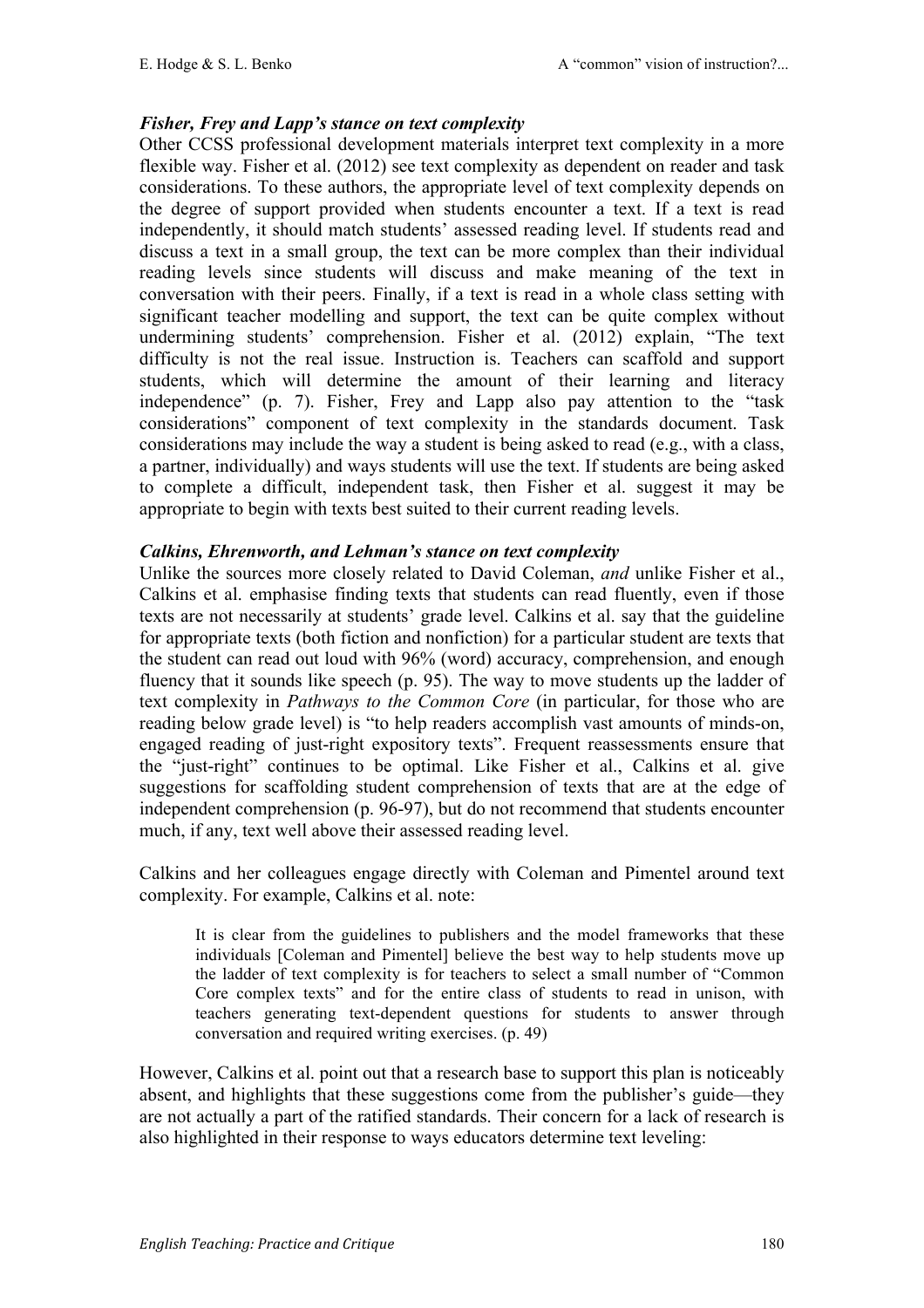If someone has told you that the Common Core requires that you level books by this or that system, *the truth is* that the standards recognise the limitations of all existing level systems and call for additional research in this area. Meanwhile, they do stress that teachers need to do everything possible to move students toward increasingly complex texts. (p. 34-35, italics added)

Here, Calkins et al. represent themselves as authoritative sources of "the truth" about the CCSS. Further, they engage directly with a limitation of the standards, specifically with the quantitative ways of determining complexity, reminding teachers that all leveling systems have their own drawbacks.

*Positioning the resources in relation to English/language arts and literacy research*  As literacy researcher P. David Pearson (2013) notes, the requirement that students read complex, on-grade-level texts can be interpreted as a challenge to more than 70 years of reading research concluding that the best way to improve students' reading ability is to match each student with a text that is either at, or just above, her current reading level (e.g., Betts, 1946). As Pearson puts it, the CCSS's goal of having students read complex text stands in contrast to the field's idea of appropriate reading material, where

The goal has always been to maximize the amount of time that students spend reading in that "goldilocks" zone, where books are neither too easy or too hard, but "just right"—so that they help students achieve growth by always reaching just beyond their grasp. (Pearson, 2013, p. 249)

*Pathways to the Common Core* reflects this long-standing view, when Calkins and her colleagues write passionately about the best way to move students up the ladder of text complexity: reading "vast amounts of…just-right…texts" (p. 96). Fisher, Frey, and Lapp take a middle ground, when they advocate for reading both leveled texts and on-grade-level texts. However, Fisher et al. describe the kinds of instructional scaffolding necessary to create access points to complex texts for students with a wide range of reading levels. Research into instructional scaffolding that allows students reading below grade level to access texts that the existing paradigm would consider at students' frustration level is understudied, and "the big unknown" (Pearson, 2013, p. 7) is whether or not the CCSS authors' focus on text complexity is even a viable task for teachers. Of course, the challenge of how best to move students up the ladder of text complexity is in addition to the technical challenge of measuring how and why certain texts are complex. Calkins, especially, represents these unsettled challenges in the field, when she speaks authoritatively to teachers about the limited research into determining text complexity (p. 34-35).

There is also scholarly debate over whether or not the text complexity of instructional materials has actually declined over the  $20<sup>th</sup>$  century—a key part of the rationale presented for the CCSS's emphasis on text complexity. Appendix A of the CCSS, subtitled "Research Supporting Key Elements of the Standards," lays out the chain of assumptions undergirding the primary components of the CCSS. For example, Appendix A cites research that supports a decline in the complexity of instructional materials in K-12 schooling (Chall, Conard & Harris, 1977; Hayes, Wolfer & Wolfe, 1996, as cited in NGA & CCSO, 2010). Appendix A also cites research that points to either stable or increasing complexity of college textbooks, scientific journals and magazines, and reading required in the workplace (Hayes and Ward, 1992; Hayes,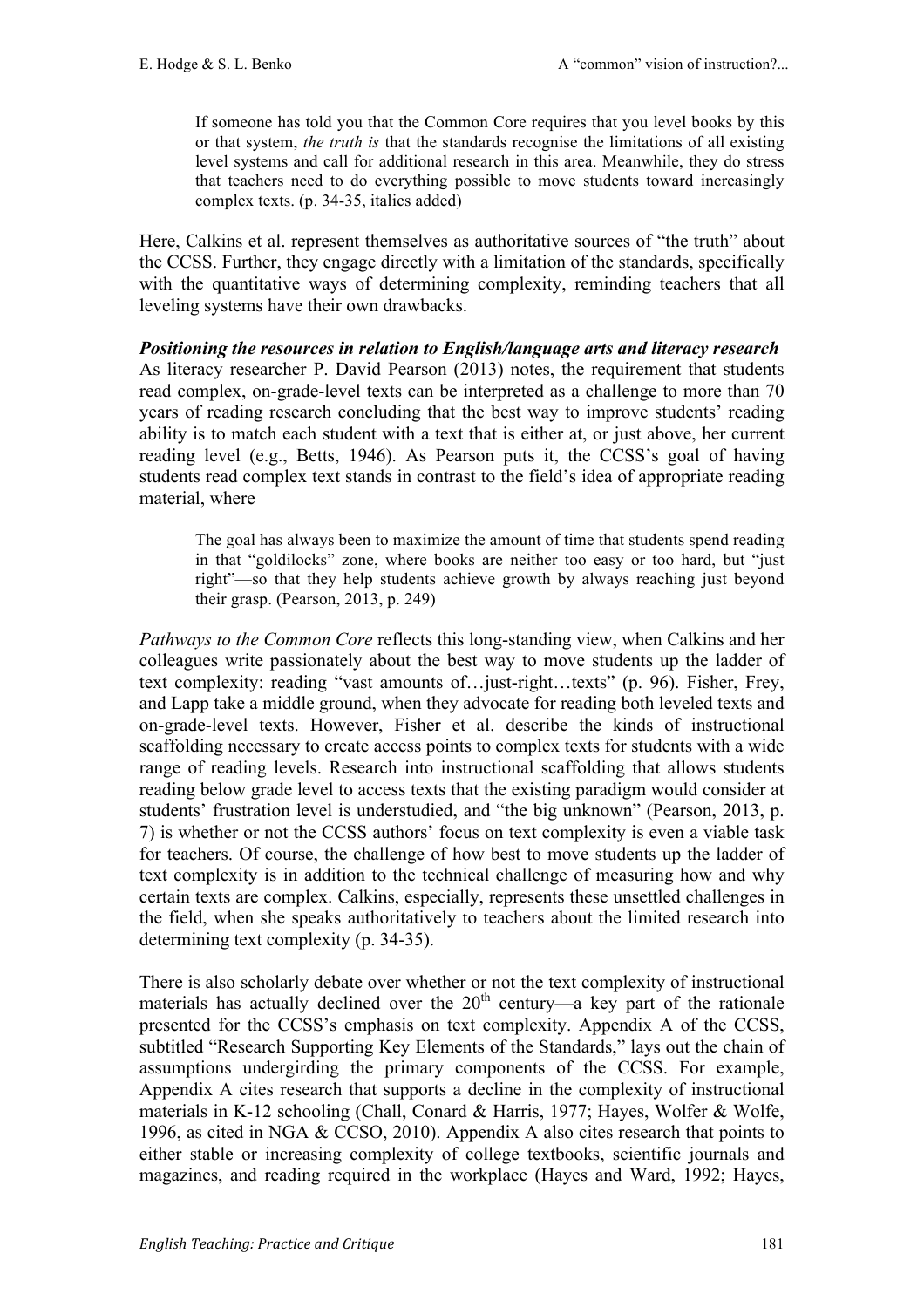Wolfer & Wolfe, 1996; Stenner, Koons & Swartz, in press, as cited in NGA & CCSO, 2010). Given the problem presented in these two lines of research (the demands of college and career texts have increased while the demands of K-12 instructional texts have decreased), the solution proposed as a corrective to this "alarming picture" (Appendix A, p. 2) is increased text complexity of instructional materials. This chain of assumptions provides a logic to David Coleman's instructional recommendations around text complexity. However, this logic is only partially supported by research. Though Pearson (2013) saw some support in existing research for a decline in text complexity in instructional materials, a recently published study on a larger sample of textbooks from across the 20th century calls this narrative of decline into question (Gamson, Lu & Eckert, 2013).

## **Controversy over close reading**

The second point of debate in what the CCSS mean for instruction centres on how to interpret the proposed shift to "reading, writing and speaking grounded in evidence from text, both literary and informational" (Student Achievement Partners, 2013). In this section, we first point out that the CCSS remain agnostic on how exactly students should interact with complex text. Then, we describe how David Coleman; Lucy Calkins and her colleagues; and Douglas Fisher et al. take on the complexity of the texts that students should read. Again, we do *not* include Smith, Wilhelm and Fredricksen's three-book series on writing instruction in this section, because the authors take no explicit position on how students should interact with what they read. After describing the range of positions these resources take on close reading, we analyse where these sources stand in relation to established research on literacy and English/Language Arts.

# *Close reading in the Common Core State Standards*

Other than text complexity, the most hotly debated aspect of putting the standards into practice has been the way that the standards ask students to approach reading and interacting with text. Namely, the standards do *not* ask students to interact with text in any specific way, as the standards are clear about not specifying instructional strategies. However, the phrase "read closely" is used in Anchor Standard 1 to describe how students should read texts when seeking to make an argument that draws on textual evidence. Anchor Standard 1 asks students to "Read closely to determine what the text says explicitly and to make logical inferences from it; cite specific textual evidence when writing or speaking to support conclusions drawn from the text". The controversy in this shift centres around the phrase "read closely" and the extent to which such a phrase connotes a New Critical or formalist stance. A New Critical stance privileges text-based responses, potentially ignoring the ways that readers' backgrounds, abilities and prior knowledge support their understanding of a text. In addition, a New Critical stance is associated with "close reading", a mode of reading in which texts are supposed to be interpreted independent of their historical contexts, connections to the reader, or embedded power relationships.

## *David Coleman's stance on close reading*

The Publisher's Criteria (Coleman & Pimentel, 2012) uses the verb phrase "read closely" and the noun "close reading" interchangeably. The Publisher's Criteria exhorts those developing instructional materials to write text-dependent questions, where students must "stay within the four corners of the text" (Coleman & Pimentel,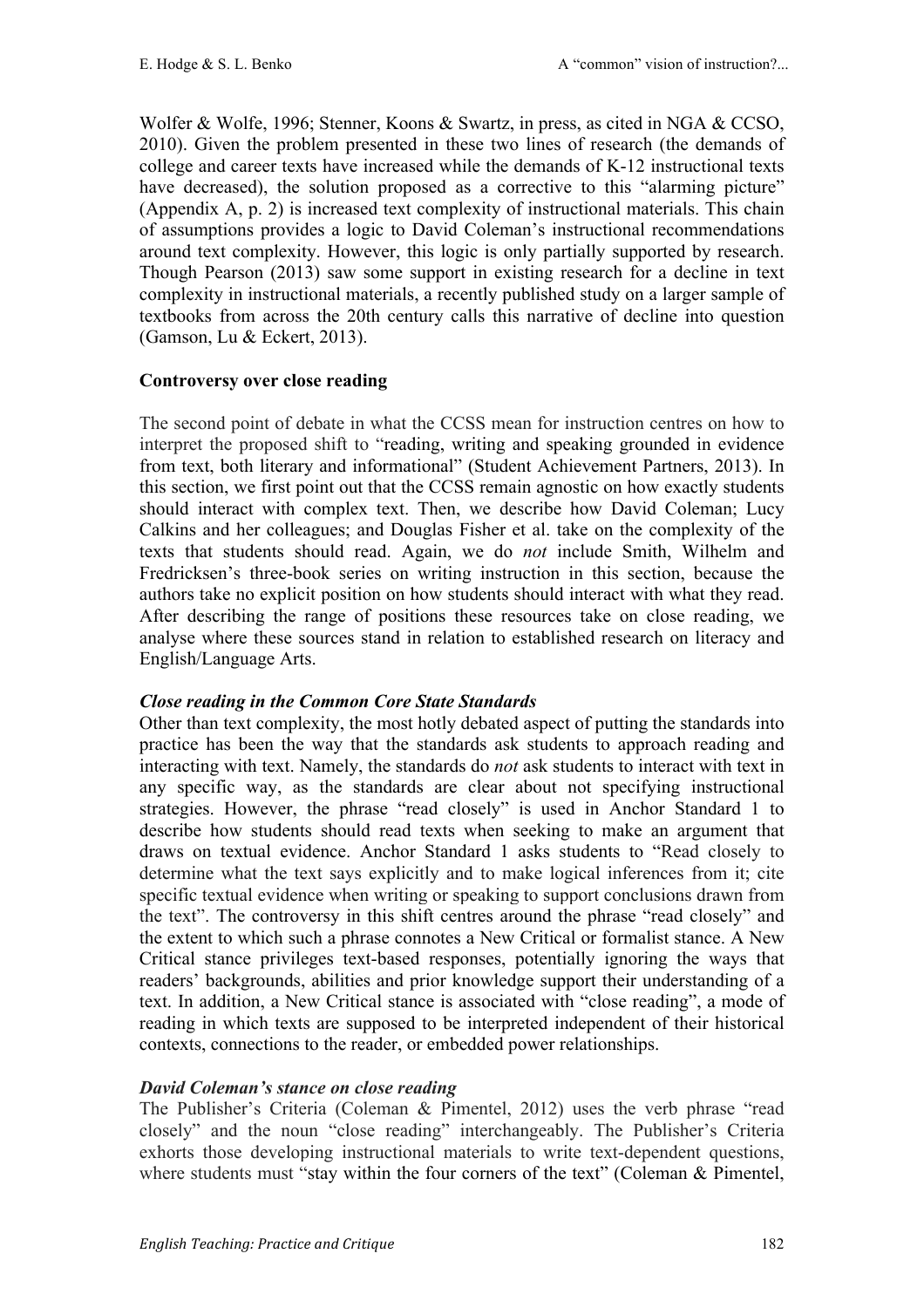2012, p. 4) in their responses. David Coleman claimed to model what such a close reading looks like in his speech to New York administrators, when he said that he would "give a picture of literacy instruction" by modeling how teachers might lead their students through the rhetorical moves Martin Luther King makes in "Letter from a Birmingham Jail" to create an argument (see Johnson, 2014, in this issue, for a critique of this speech).

In both the Publisher's Criteria and his speech in New York, Coleman also took a position on how teachers should introduce texts to students. When modelling close reading as an instructional strategy in New York, Coleman told teachers not to approach texts through the three approaches he considers most commonly used. Coleman specifically instructed teachers *not* to: a) set a purpose for reading; b) engage in pre-reading strategies like predicting or providing background information; or c) ask students to identify the text structure as they read (i.e., cause and effect; problem and solution) (Coleman, 2011). The ban on these instructional strategies is echoed in the Publisher's Criteria (Coleman & Pimentel, 2012, p. 8). Instead, Coleman asked teachers in his presentation "...to just read. To think of dispensing for a moment with all the apparatus we have built up before reading and plunging into the text. And let it be our guide into its own challenges" (Coleman, 2011, p. 17). Rather than trying to predict where students will struggle and scaffold their understanding ahead of time by providing a summary or vocabulary, Coleman advocated diving into a text and letting student questions about a text drive instruction.

## *Fisher, Frey and Lapp's stance on close reading*

Fisher et al. believe that close reading can co-exist with a transactional, readerresponse approach (Rosenblatt, 1938). Like David Coleman, Fisher et al. (2012) advise that when specifically practising "close reading", teachers should not frontload a summary or vocabulary. However, despite the "read like a detective" title of one of the books we analysed (Fisher et al., 2011) (likely a deliberate reference to David Coleman's frequent encapsulation of the ELA standards as "read like a detective and write like an investigative reporter"), Fisher et al. do not see close reading as the only way that students should interact with texts. The standards, they say, *do* call for using textual evidence, and Fisher et al. point out that "this may be a new expectation for students who are accustomed to making personal connections with the text and to not being required to support their conclusions or justify their opinions" (2012, p. 95). They also contradict Coleman's suggestion to avoid pre-reading strategies by noting that using themes and essential questions to guide reading can increase students' motivation to read, so long as they are not specific enough to lead students to particular interpretations (2012, p. 92).

## *Calkins, Ehrenwort, and Lehman's stance on close reading*

Calkins et al. take a middle ground on close reading. They write specifically about the phrase "read within the four corners of the text" in the Publisher's Criteria, interpreting it as advising teachers not to focus only on personal connections at the cost of defending a claim with textual evidence (p. 39). Calkins et al. describe the standards themselves as pushing aside a reader-response approach and valuing New Criticism (p. 25–26), but the authors do not seem to disagree with this approach. Calkins at al. concur that "something is amiss when readers merely glance at a text and then talk off from it, leaving the specifics of the text behind" (p. 39). However, the authors also note that some strategies—including pre-reading strategies like giving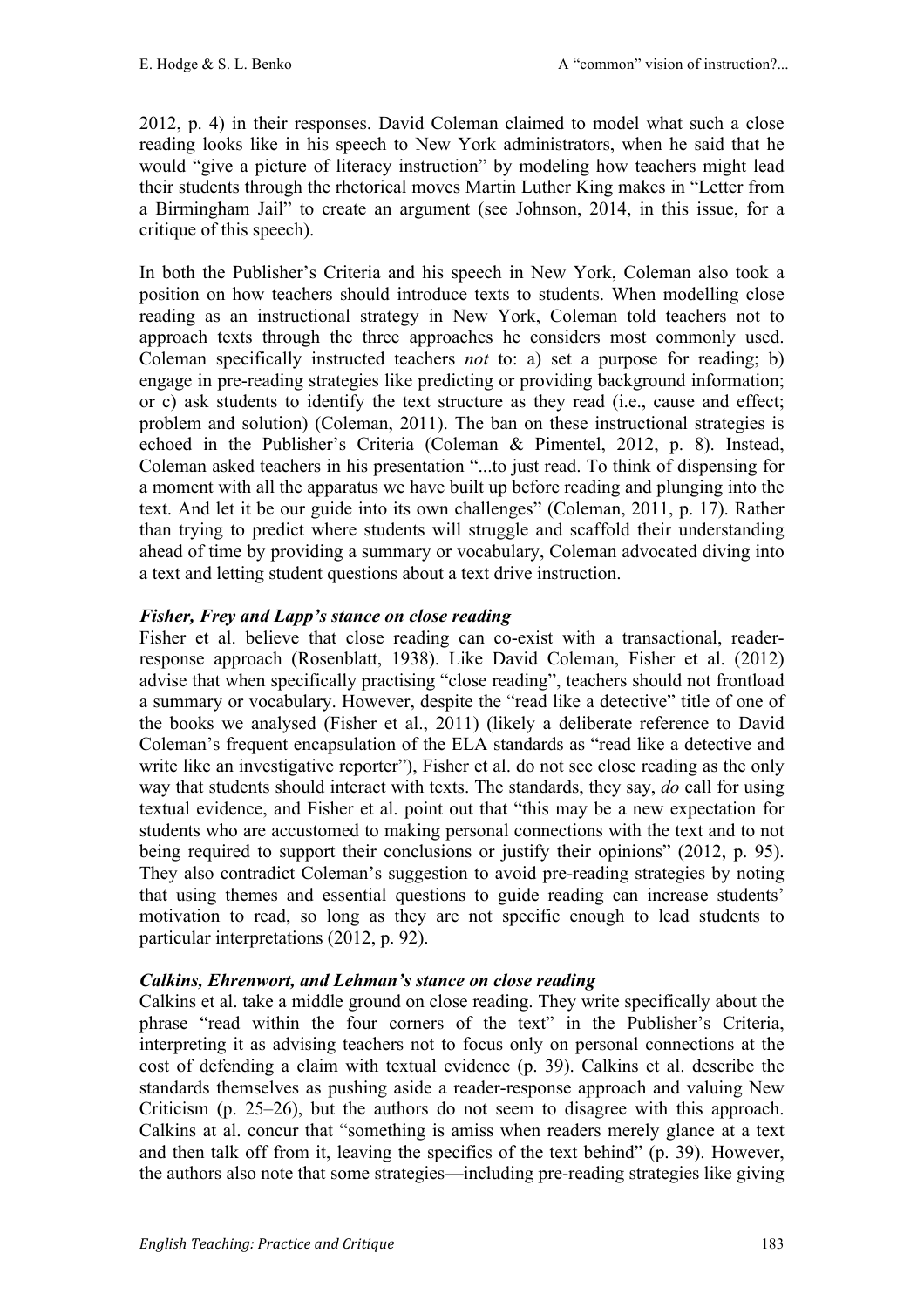a "book introduction"—can be helpful for scaffolding reader's work when the text is difficult (p. 46).

*Positioning the resources in relation to English/language arts and literacy research* When David Coleman and Susan Pimentel conflated the action of "read closely" (used in the standards) with the instructional strategy of "close reading" in the Publisher's Criteria, many English educators interpreted this message as conflating the importance of drawing on textual evidence with a school of literary criticism called "New Criticism", which is generally considered outmoded in English education (see Gewertz, 2012 for a summary of the controversy). New Critics advocate interpreting texts as *objets d'art,* independent from their historical contexts, with particular focus on how literary and rhetorical devices are used to develop the speaker's argument or contribute to a theme. The literary theory of New Criticism is often juxtaposed with Louise Rosenblatt's reader-response theory (1938), which holds that meaning is made in transaction between the reader and the text. Scholars have pointed out (as did Rosenblatt herself in her later writings) that Rosenblatt has often been misinterpreted as advocating for an exclusive focus on the reader or reader's personal response (Lewis, 2000; Galda & Beach, 2001). Lewis writes that "Rosenblatt views the text as central to the literary experience and finds the focus on the personal advocated by other reader-response critics...too remote from the text itself" (2000, p. 255).

Fisher et al. see the CCSS and close reading as consistent with Rosenblatt. In *Text Complexity* (2012), Fisher et al. *do* support "close reading", at least as one mode of reading to be used in combination with independent reading. In fact, Fisher et al. title a chapter of *Text Complexity,* "A close reading of complex texts". However, Fisher et al. interpret the CCSS as supporting critical literacy, asking students to consider the "sociopolitical and historical context" (2012, p. 107) and to realise that texts are not neutral. Fisher et al. see this as "the balance that we think Rosenblatt was looking for" (2012, p. 108). In *Pathways to the Common Core*, Calkins does not use the phrase "close reading", but indicates that she partially agrees with David Coleman—teachers do not serve students well if they *only* ask students to make personal connections or other text-free responses (p. 39).

Though the sources we analyse have a basic agreement about the importance of supporting a claim with textual evidence, David Coleman's instructions to forgo prereading strategies, such as activating prior knowledge as part of "close reading", push against established research in literacy and larger paradigms within education. For example, cognitive theories of reading comprehension developed in the 1980s emphasise teaching students the reading skills that "good readers" do automatically, such as predicting and questioning—strategies that Coleman disparaged (Duke & Pearson, 2002). Reflecting this tradition of cognitive approaches to reading instruction, Calkins et al. defend pre-reading strategies as a necessary scaffold for difficult texts (p. 46). Fisher, Frey and Lapp (2012) walk a fine line between supporting David Coleman's admonition against pre-reading, while still encouraging teachers to use thematic units organised around essential questions (so long as the essential questions do not overly narrow how students interpret a text) (p. 92).

Finally, a claim that is sometimes made in the professional development materials associated with David Coleman and Student Achievement Partners is that answering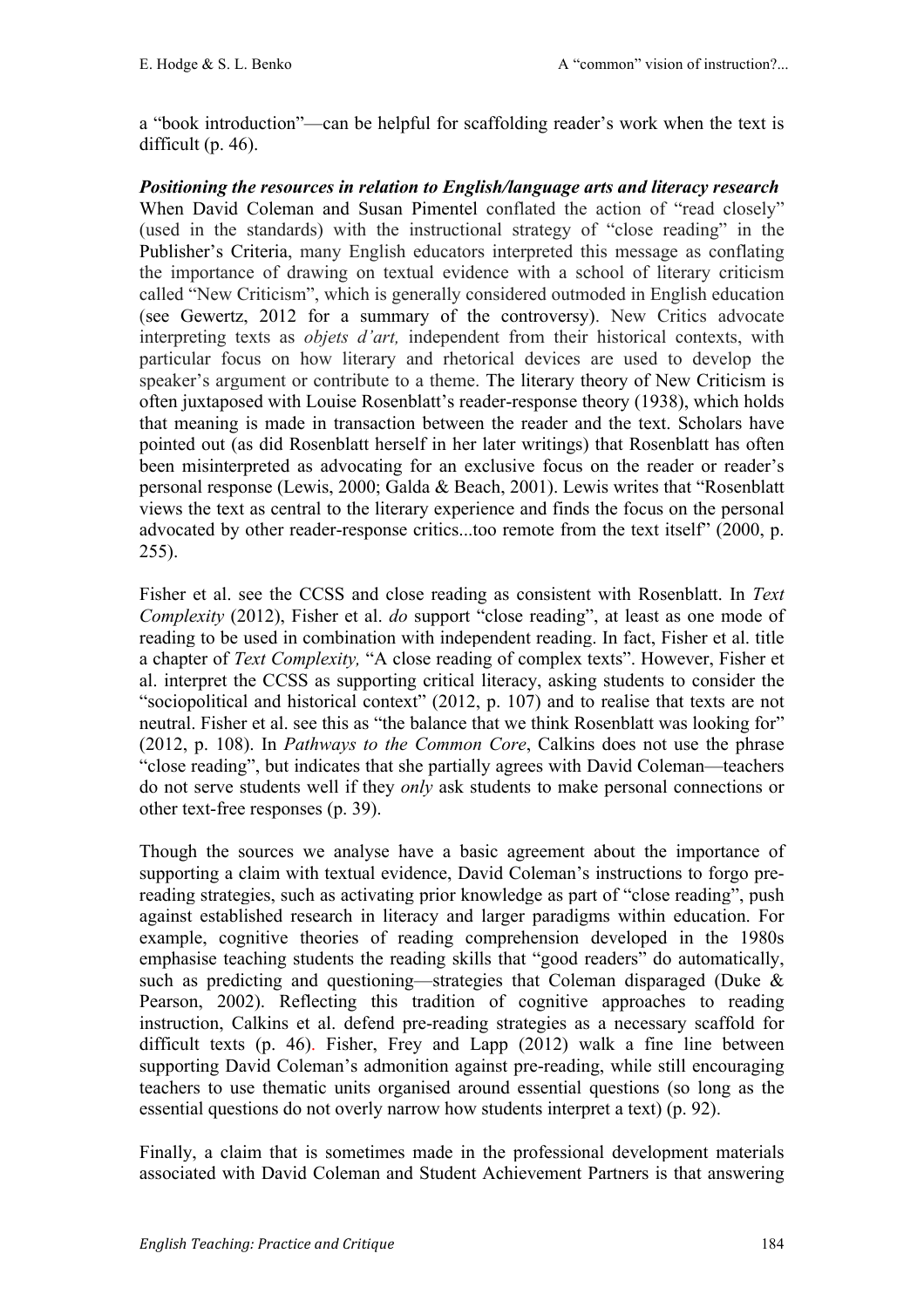text-dependent questions (as opposed to questions that call only on background knowledge) "levels the playing field". David Coleman made a variation of this argument in his statement on text complexity discussed in the previous section, when he said that we "keep [students] out of the game" when we deny them the opportunity to be exposed to complex texts (2011, p. 13-14). Similarly, "close reading" serves as an instructional strategy *and* an equity strategy according to David Coleman and others. Because close reading supposedly asks students to "stay within the four corners of the text" to answer the teacher's questions, this group claims that variations in prior knowledge are no longer relevant to students' ability to answer questions about the text. Therefore, students who are learning English or have not been exposed to a strong base of background knowledge at home have the same level of access to and opportunity with these texts. However, a large body of reading research supports the inseparability of prior knowledge from comprehension (RAND, 2002; Kintsch, 1988). It is impossible for a reader to divorce the knowledge that he or she brings to a text from a reading of that text, as prior experience plays a crucial role in reading comprehension. Thus, the claim that asking students only text-dependent questions "levels the playing field" is an "attractive illusion, but an illusion nonetheless" (Snow & O'Connor, 2013, p. 5).

## **The role of narrative reading and writing**

In this section, we first describe the language related to narrative, informational and argumentative reading and writing in the CCSS. Then, we describe the stances that David Coleman; Lucy Calkins and her colleagues; Fisher, Frey and Lapp; and Smith, Wilhelm and Fredricksen's three-book series on writing instruction take on narrative reading and writing. After describing the range of positions these resources take on narratives, we analyse where these sources stand in relation to established research on literacy and English/Language Arts.

## *Narrative reading and writing in the Common Core State Standards*

The final CCSS instructional shift is "Building knowledge through content-rich nonfiction and informational texts" (Student Achievement Partners, 2013). The controversy in this shift centres on the proportion of nonfiction reading and informational/argumentative writing students should encounter. The CCSS specify rough percentages of the breakdown between informational and narrative text that students should encounter over their schooling (50% informational texts in grade 4; 55% informational texts in grade 8; 70% informational texts by 12th grade) (NGA & CCSSO, 2010, p. 5). The standards are quite explicit that these percentages are across all content areas, and that literacy is an interdisciplinary, shared responsibility for all teachers within a school. The standards also call for "literary nonfiction" to be "paid much greater attention...than has been traditional" (p. 5) in the ELA classroom. The standards not only specify percentages of text genres that students should read, but also provide a guideline for the percentage of student writing completed for different purposes (to inform, to persuade, to convey experience) (p. 5). While narrative should represent 35% of student writing in younger grades, narrative-writing tasks should decrease to 20% of writing in 12th grade, in favour of increased attention to argumentative writing. Further, the CCSS's Appendix A (2010) argues that argumentative writing holds a "special place" in the standards (p. 24). The standards are clear that the quantitative recommendations for writing are also calculated across the content areas (NGA & CCSSO, 2010, p. 5).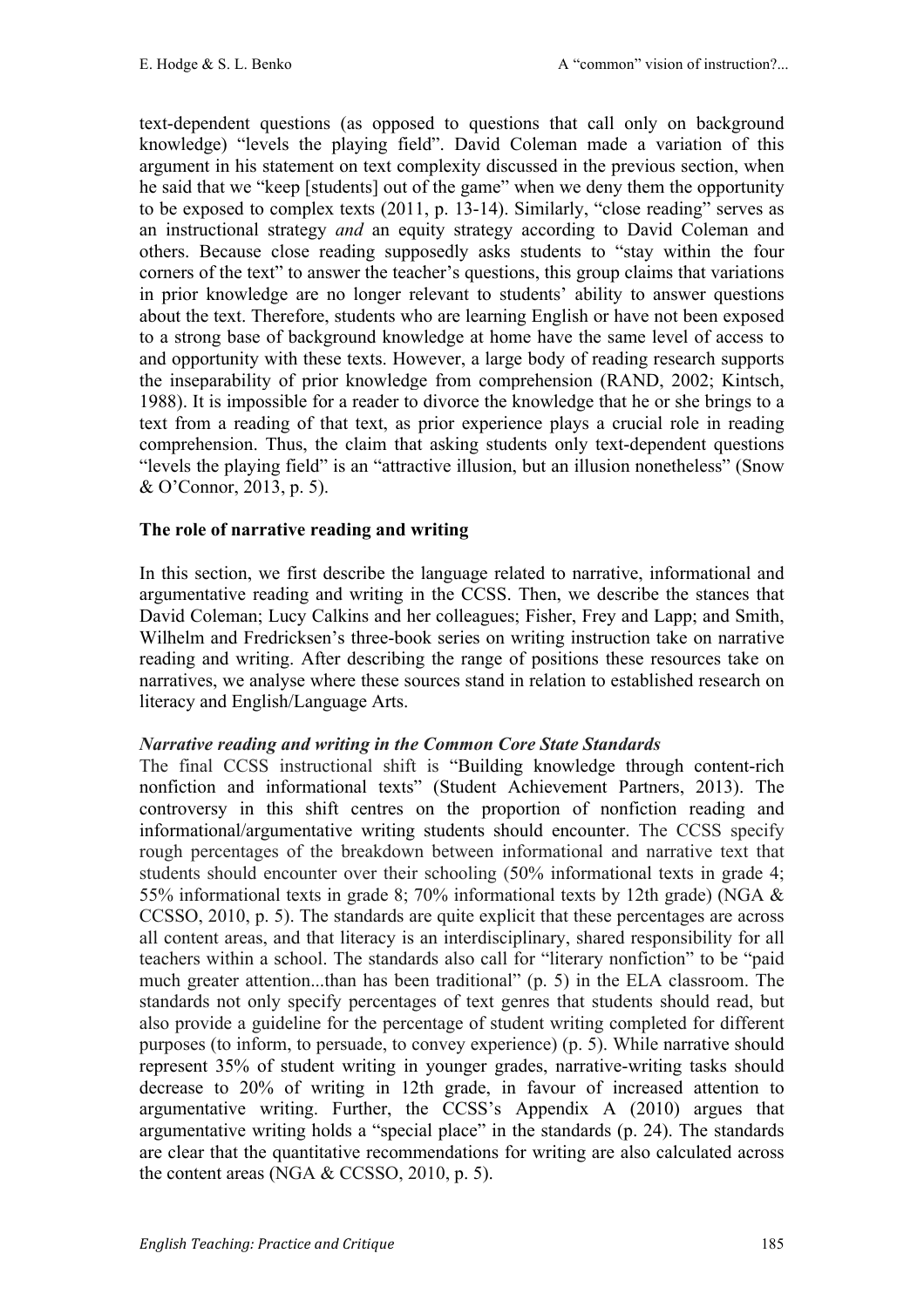### *David Coleman's stance on narrative reading and writing*

In David Coleman's speech in New York, he emphasised that the nonfiction requirement in grades 6–12 is spread across the content areas, implying—but not directly stating—that this change should encourage content area teachers to increase nonfiction reading, not that ELA teachers should reduce the amount of fiction reading in English classes. However, Coleman's stance on narrative *writing* minimizes the importance of narrative writing for college and career readiness. In David Coleman's now somewhat infamous speech to New York educators, he relies on anecdotes to illustrate the need for greater facility with argumentative and informational writing and the decreased a role of narrative writing:

The only problem, forgive me for saying this so bluntly, the only problem with those two forms of writing [opinion and personal narrative] is as you grow up in this world you realise people really don't give a sh\*\* about what you feel or what you think. What they instead care about is can you make an argument with evidence, is there something verifiable behind what you're saying or what you think or feel that you can demonstrate to me. It is rare in a working environment that someone says, 'Johnson, I need a market analysis by Friday but before that I need a compelling account of your childhood.' (Coleman, 2011, p. 10)

Coleman also mentions a college professor who complained that students come to college only knowing how to read and write stories, reiterating that writing stories is not the primary requirement for college or the workplace (Coleman, 2011, p. 41).

#### *Fisher, Frey and Lapp's stance on narrative reading and writing*

Fisher et al. (2012) dedicate one chapter of *Teaching Students to Read like Detectives*  to narrative reading, speaking primarily about the role of literature in schools. In this chapter, they focus on narrative's transformative abilities. Building on Cullinan's (1989) argument that literature may provide both a window and mirror into the world, Fisher et al. argue that literature also acts as a door through which a reader walks, often "at developmentally significant times in the reader's life" (2012, p. 52). They connect this view of literature to the standards, arguing that literature provides an opportunity for students to read texts "across genres, cultures, and centuries" (NGA & CCSSO, 2010, p. 35, as cited in Fisher et al., 2012, p. 51). Fisher et al. provide various strategies for studying narratives in classrooms, emphasising both elements of literature (e.g., features of characters, plot, and/or literary devices) and strategies teachers can use to lead text-based discussions of narrative texts. They also argue for reading with a "critical stance", pointing out the interpretive work required when reading narratives, and noting that "the story you are told is probably not going to be the only story. The reader who looks beyond the literal meaning will find another layer of meaning" (Fisher et al., 2012, p. 64).

#### *Calkins, Ehrenworth and Lehman's stance on narrative reading and writing*

In terms of narrative reading, Calkins and her colleagues are not concerned about the quantitative recommendations; they agree that the percentages are spread across the content areas and see this as an argument for the continued place of narrative reading in the English classroom. However, they push back slightly on the canonical nature of many of the exemplar texts noted in the CCSS appendices. Calkins et al. encourage teachers to allow student choice, include books in the young adult genre, and in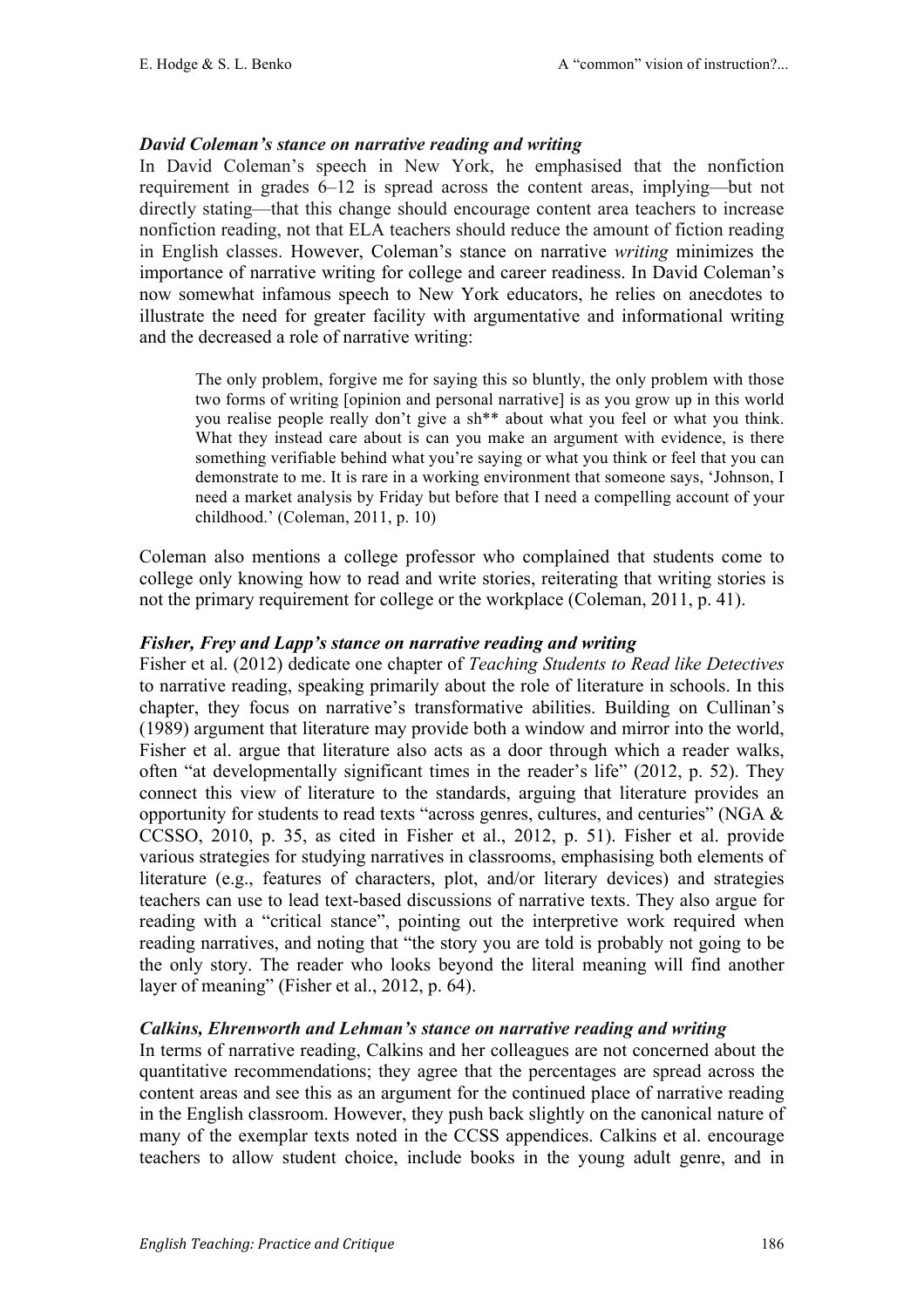general, devote much time to independent reading to build a culture of reading (2012, p. 69-71).

Regarding the narrative writing expectations, Calkins et al. call the narrative standards "ambitious", especially for the younger grades, as the standards expect students to write "well-crafted, tightly structured stories" (p. 114-115). Calkins and her colleagues take the position that there is still ample space for narrative writing in English Language Arts, because percentages are spread across the content areas. This distribution, they argue, "suggests that the CCSS recommend that a large portion of the writing done during ELA be narrative writing" (p. 105). Calkins also sees the writing demands of the CCSS as consistent with the writing process and a writing workshop model. These authors argue that the writing standards allow for cohesion between writing types (e.g., narrative and argument), and could be useful for teaching parts of writing (e.g., beginnings and endings) across multiple writing types. Specifically, they suggest that narrative writing may be a good starting place for teachers to learn more about the other kinds of writing required in the CCSS, given teachers' familiarity with narrative writing

## *Smith, Wilhelm and Fredricksen's stance on narrative reading and writing*

In their three-book series on writing, *Exceeding the Common Core,* James Fredricksen, Jeffrey Wilhelm and Michael Smith are more explicit about their views on the role of narrative, particularly in *What's the Story?*, the volume dedicated entirely to narrative writing (Fredricksen, Wilhelm & Smith, 2012). First, they are careful to acknowledge the importance of narrative within English and, more broadly, within students' lives. They argue that the study of narrative concepts is important work, and that narratives function as both an object of inquiry as well as a mode of inquiry; that is, narratives are a genre worthy of study and that studying these narrative concepts "might help [students] identify, critique, and ultimately change their world" (Fredricksen et al., 2012, p. 2). Furthermore, they argue that the CCSS anchor standard about narrative writing is limited, because it focuses only on how to craft a narrative, rather than thinking about how stories operate within students' communities and lives. Fredricksen et al., are asking a bigger question than how to "teach to the standards"; instead, they ask what can narratives do for us all in our lives? They present a vision that the CCSS can be used to support progressive practices that go beyond a narrow version of career preparation to support citizenship.

Like Calkins, Fredricksen, Wilhelm and Smith are not concerned by the percentages outlined by the standards, noting that there is still plenty of space for narrative reading in ELA because the text percentages are spread across the content areas (Fredricksen et al., 2012, p. 4). Fredricksen et al. take the position that not only is narrative equally important to the other types of writing (they devote an entire book of the three book series on writing in the CCSS to narrative writing), but that "exceeding the Common Core", as the series title suggests, means using the power of narrative for a higher purpose, to help students "become[e] active, critical, and ethical participants in their communities" (Fredricksen et al., 2012*,* p. 12).

*Positioning the resources in relation to English/language arts and literacy research* Narrative reading, which Fisher et al. often conflate with reading literature, is almost indisputably a part of any English classroom, though approaches to teaching literature may vary depending on the traditions that influence a teacher (e.g., a more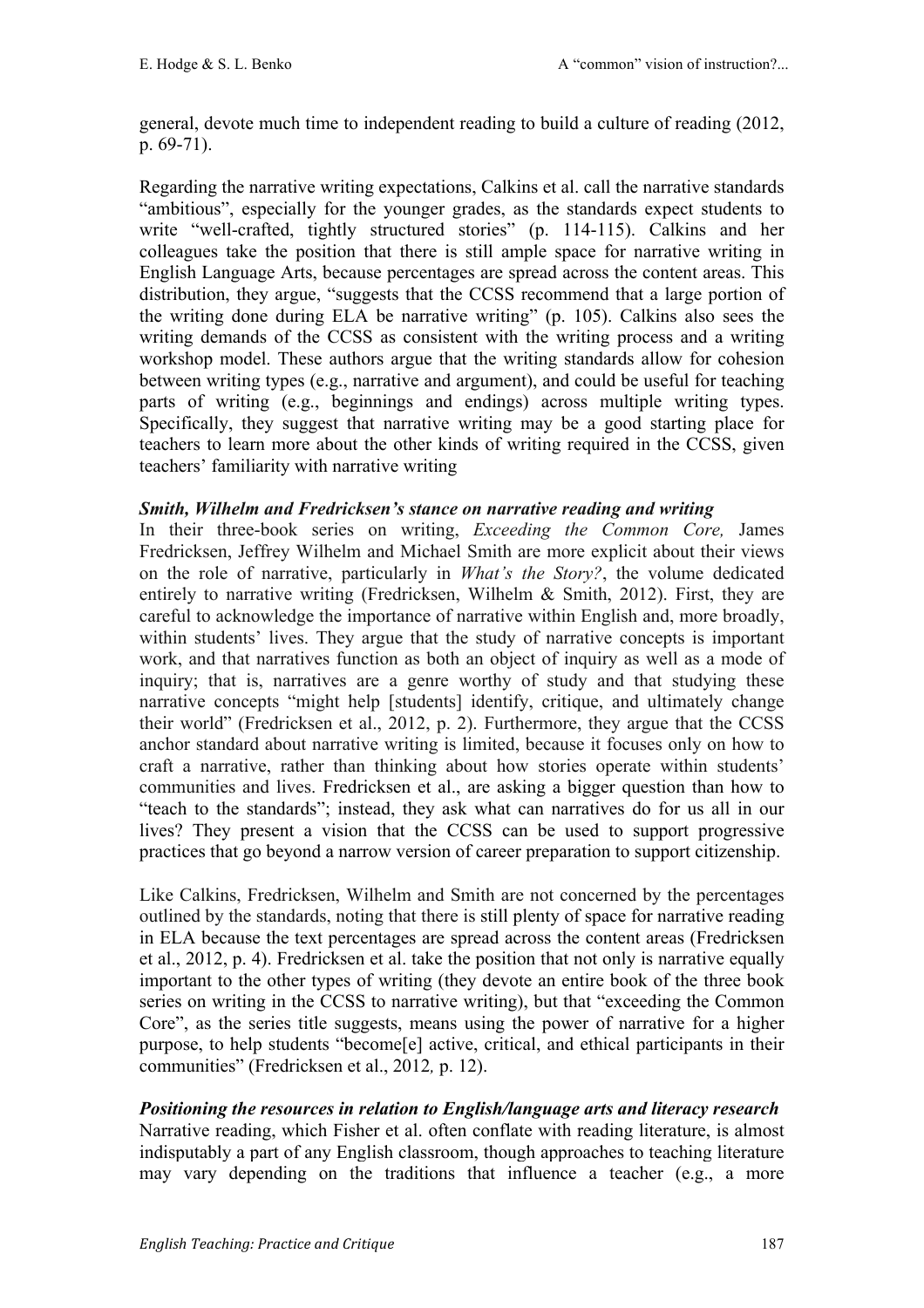conservative tradition emphasising Western civilization versus a more progressive approach that traces back to Dewey's influence) (Hillocks, McCabe & McCampbell, 1971, p. 138.). The quantitative guidance provided by the CCSS favours informational texts—arguing for a total of  $70\%$  informational texts by  $12<sup>th</sup>$  grade. Although the CCSS authors are careful to note that this recommendation is for all content areas (including social studies, science, etc.), the claim may still be seen as diminishing the overall importance of literature. Calkins et al. and Fredricksen et al. do not contradict the quantitative recommendations provided in the standards, and they agree that reading and writing should be the responsibility of *all* teachers, not just English teachers. However, each of the three authorial teams stress the critical role of narrative in students' lives, as a means of creating a culture of life-long readers (Calkins et al., 2012), as a space for students to engage in text-based, interpretative work (Fisher et al., 2012), and as an important kind of writing that allows students to critically reflect upon their own lives and engage in the lives of others (Fredricksen et al., 2012).

These positions on the value of narrative, especially the value of narrative writing, align well with others in the field of learning and literacy. Hillocks (1995) argues that writing provides opportunities for students to make meaning of things they are learning and that writing is a process of inquiry and discovery. Atwell (1994) has described writing as a process by which students can make meaning from their own lives. While many different types of writing may allow students to engage in this kind of meaning-making, narrative writing has long been an important part of English classrooms—for both civic and intellectual purposes. Bruner (2002) posits story as a means of "helping us explore what is expected of us and how we might want to resist this expectation" and "an instrument not so much for solving problems as for finding them" (cited in Fredricksen et al., 2012, p. 17). Coleman, however, doesn't see narrative as an important means of solving problems, and argues that writing narratives is simply not important for careers or college. Fredricksen et al. directly acknowledge that narratives are important beyond school, arguing that they are "essential" for people across many careers. They offer many examples—from lawyers, auto mechanics, bioethicists, health professionals, and more—where narrative plays a role in helping people understand each other and collaboratively solve problems. They argue, "narrative understanding can help people make sense of what they expected, what went awry or broke that expectation, and what they might see as new possibilities" (Fredricksen et al., 2012, p. 20). While they do not directly take on Coleman's notion that a "compelling account of childhood" is not as important a type of writing as a market report, Fredricksen, Wilhelm and Smith make clear that narratives matter a great deal for life beyond school.

# **DISCUSSION AND IMPLICATIONS**

## **Why interpretations of Common Core instructional shifts matter**

That there is a divergence in stances across each of the resources we examined is hardly surprising to those who have followed debates about the CCSS. However, as we looked at a range of professional resources, we found ourselves amazed—and disturbed—by the extent to which the resources developed by David Coleman and partners represented the dominant policy message about what the CCSS mean for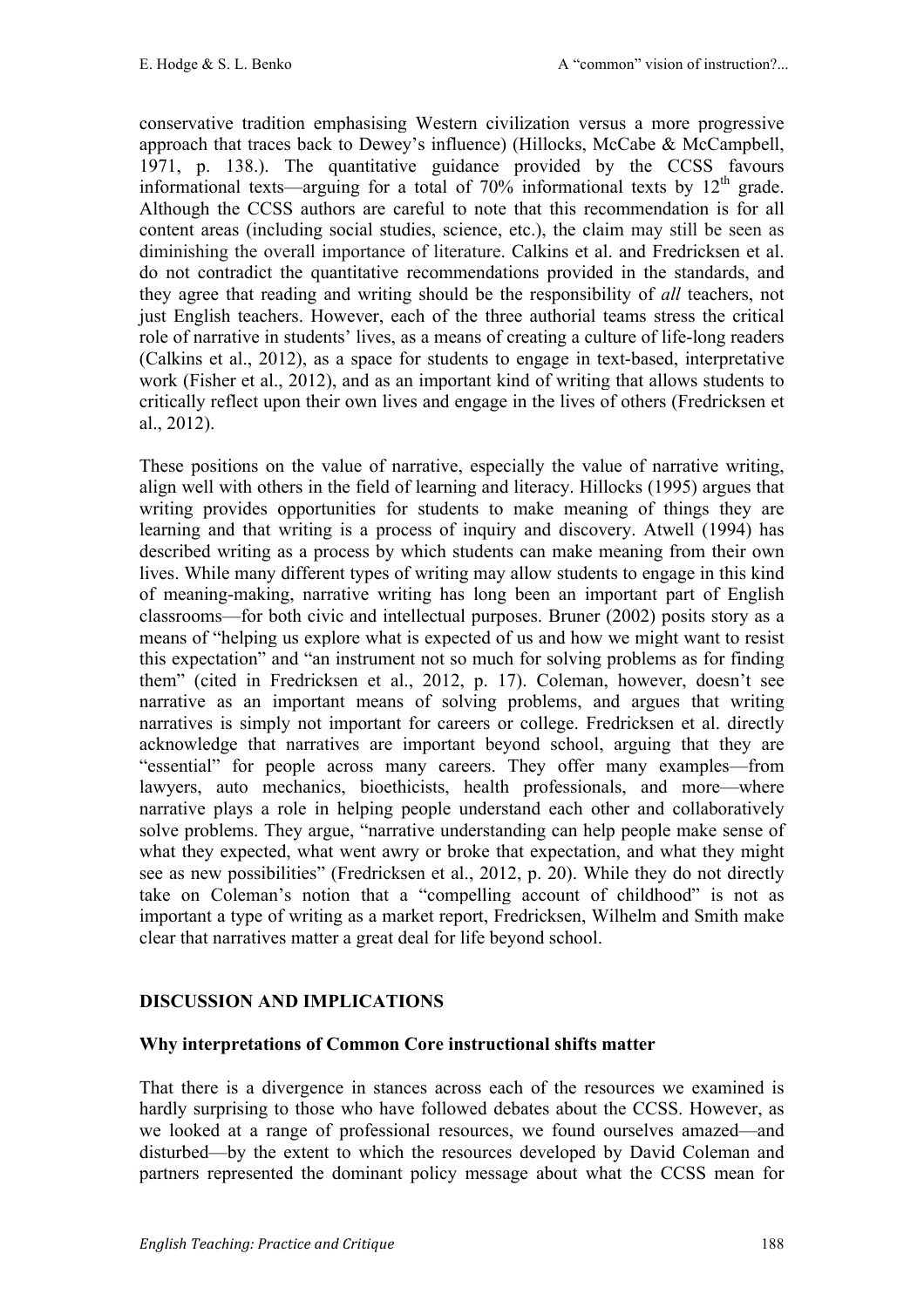instruction. Not only are the instructional shifts elaborated in the Publisher's Criteria and David Coleman's speeches, but the shifts are the subject of short videos produced by the Hunt Institute (featuring David Coleman and Susan Pimentel) and nonprofit America Achieves (featuring David Liben of Student Achievement Partners). New York has produced its own video series on the instructional shifts, where they interview David Coleman about the meaning of the shifts. The shifts are also prominently featured on many state department of education websites, including Pennsylvania, Oregon, Delaware, Tennessee, Arkansas and Connecticut, among others. In fact, many other state departments of education reference the "EngageNY" CCSS materials created by New York state—which have close ties to David Coleman and Student Achievement Partners—as the source of the instructional shift materials on their sites. Our concern is that messages from this group will become the loudest voice about how to implement the CCSS—if they aren't already.

These professional development resources describe "Common Core instruction" *how* teachers should teach—but not all resources carefully explain how they arrive at these recommendations, especially those put forth by the CCSS authors. The resources examined here clearly represent different epistemologies, ideologies and overall views about ELA instruction—but, these views are not clear until one examines the resources in the context of existing literacy research. To us, Smith, Wilhelm and Fredricksen make the clearest connections between their epistemologies and recommendations; each of their three texts includes a section where they explain the foundations of their practice and explicitly connect their work to that of George Hillocks (1986).

We believe that teachers should have the opportunity to understand where these different recommendations come from and how they align with existing English/Language Arts and literacy research. All of these resources, and the CCSS themselves, are ultimately written by people; as such, their recommendations are shaped by the authors' backgrounds, experiences and knowledge. Understanding how those experiences and beliefs are represented in the recommendations is important for teachers when deciding how, if at all, to implement these recommendations in their classrooms. We worry that when teachers are presented only with what to do without a rationale or connection to research, it becomes more difficult to understand the purposes behind pedagogical recommendations. This may lead to misinterpretation or misapplication of well-founded recommendations, or full-fledged implementation of less warranted practices.

Finally, we find the instructional shifts seem to imply a one-sided narrative about existing instructional practices and to project a singular vision about how these practices should be changed. The instructional shifts were put forth by those close to the CCSS effort and assume a particular vision about existing instructional practice. Namely, Common Core authors claim that existing instructional materials have low text complexity, are dominated by fiction, and that teachers overly scaffold students' experience with those texts. The instructional shifts aim to correct these practices. This vision of instruction claims to be research-based, as do the standards themselves, but we question whether these instructional shifts are well supported by the full research base. We find it concerning that the people closest to creating the policy are also the ones to identify what the policy means for instructional practice.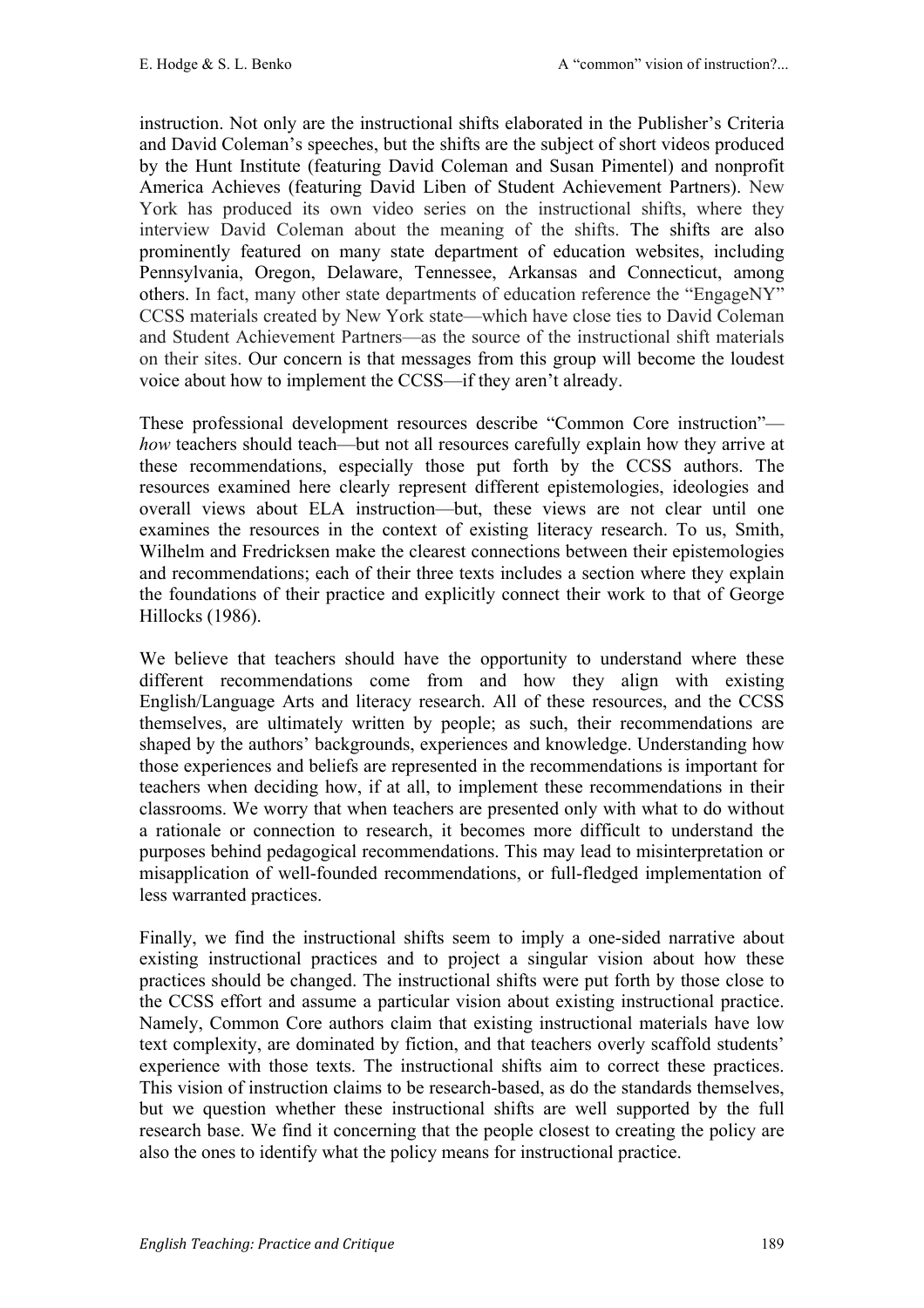#### **Implications for teachers as independent decision makers**

All of these resources, both explicitly and implicitly, take a position on teachers' ability to make decisions about curriculum and instruction. The CCSS take an explicit stance on teacher autonomy with the statement, "The Standards define what all students are expected to know and be able to do, not how teachers should teach" (NGA & CCSO, 2010, p. 6). Similarly, the standards later say that because they only enumerate goals, they

...leave room for teachers, curriculum developers, and states to determine how those goals should be reached and what additional topics should be addressed...Teachers are thus free to provide students with whatever tools and knowledge their professional judgment and experience identify as most helpful for meeting the goals set out in the Standards. (p. 4)

The professional development materials put forth by the CCSS authors do not honour this directive.

The Publisher's Criteria seem to echo the CCSS when they say, "These guidelines are not meant to dictate classroom practice but rather to help ensure that teachers receive effective tools" (Coleman & Pimentel, 2012, p. 1). However, one cannot help but feel that the message of teacher autonomy is undercut by the stated purpose of the Publisher's Criteria—influencing instructional materials and textbooks. Therefore, the Publisher's Criteria are intended to influence what texts *publishers* choose, what questions and instructional activities *publishers* will include related to those texts, and what assessments *publishers* will write around those texts. If publishers are the ones with the choice, and publishers choose what Coleman and Pimentel suggest, then teachers may very well have little autonomy over their instructional decisions in a time of increasing pressure to standardise curricula.

David Coleman's remarks to New York administrators similarly suggest that Coleman knows what "Common Core instruction" looks like and is modelling it for teachers. He describes his close reading of "Letter from a Birmingham Jail" as an effort to "...give a picture of literacy instruction" (Coleman, 2011). Similarly, when an audience member asked Coleman how teaching should be different under the CCSS, Coleman said that

What [he is] trying to do is to show you what instruction begins to look like with the Core in mind...How does instruction on a day-to-day basis in a way a teacher looks at it, in the daily choices a teacher makes look different when confronted with the core?. (2011, p. 16)

In essence, Coleman is modeling his vision of Common Core instruction. Similarly, recall Coleman's response about the use of leveled text in the classroom: "I am saying in a clear voice, the core of instruction, core classroom time becomes the shared encounter of sufficiently difficult text" (Coleman, 2011 p. 13-14). While Coleman's point was about text complexity, he also made clear—in a clear voice—what his own vision is for classroom instruction. These quotes imply that, despite the claims in the CCSS that the standards do not intend to set forth "how teachers should teach", Coleman, one of the lead authors for the standards—with no background in literacy education or teaching—does, in fact, have a clear idea of how teachers should teach.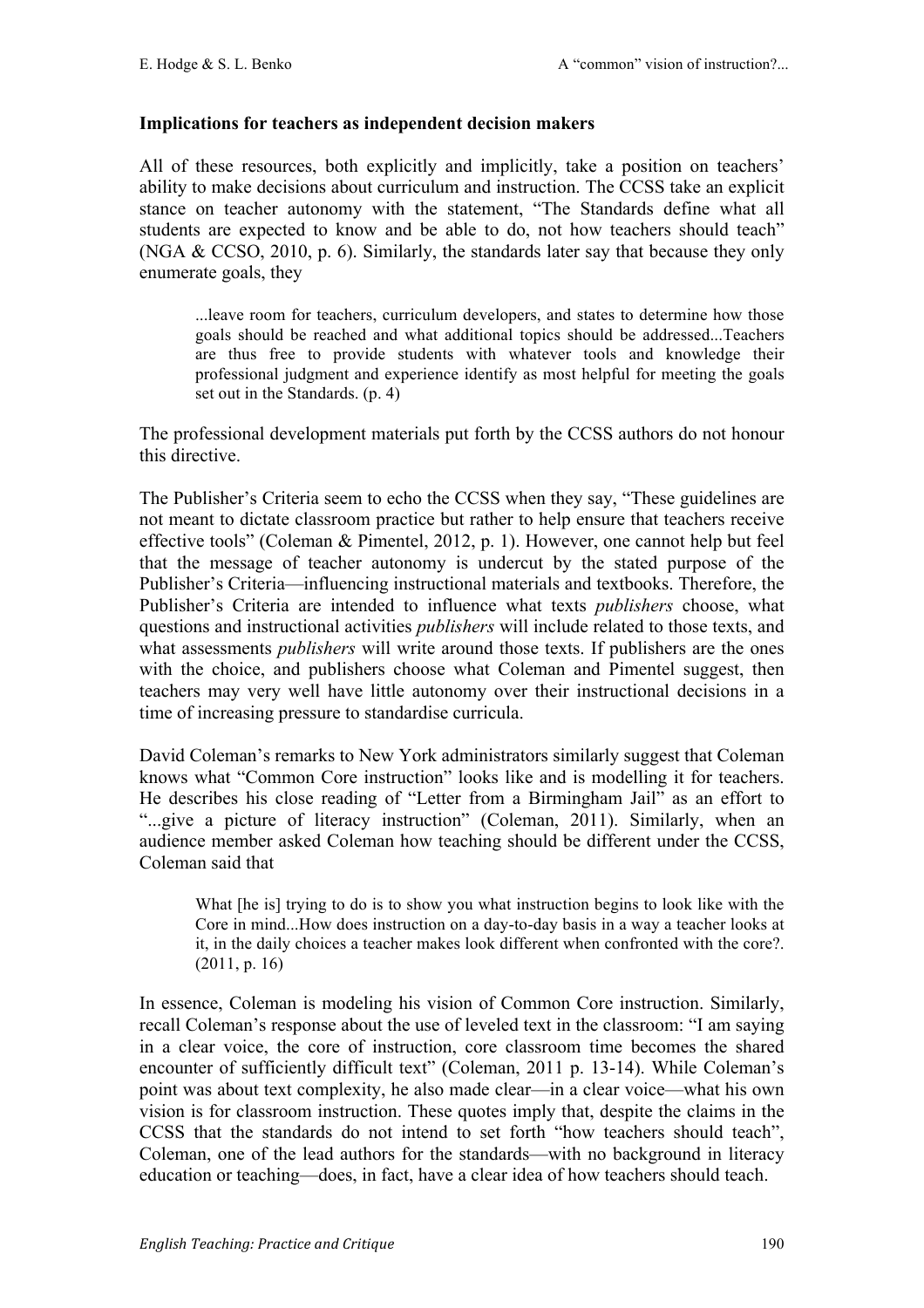Unsurprisingly, the professional resources from literacy experts seem to focus on the language of the standards themselves as a defence of teachers' professional judgment. Fisher et al. interpret the standards' language about the importance of teachers' "professional judgment" as a move away from scripted curricula that deprofessionalise teachers. Fisher et al. describe how

In the past, teachers were held captive to the script...and were required to read verbatim from a teacher's manual. Teachers felt like zombies going through the motions of teaching...but the standards change that and place the responsibility on the teacher. What is not negotiable is student achievement; what is negotiable is how teachers get their students to read worthy and complex texts. (Fisher et al, 2012, p. 10).

Fredricksen, Wilhelm and Smith are similarly hopeful about the potential of the CCSS, writing that the standards

...offer the greatest opportunity we have seen in our careers for professionalising teachers and for helping our students be more engaged and competent readers, writers, and problem solvers. Consistent with the last forty-plus years of research in cognitive science, the CCSS focuses on the procedures of learning...That means we get to choose what materials and curricular frameworks will best leverage developing the identified procedures for our particular students in our particular classrooms and communities. (2012, p. 3)

Calkins et al. echo these other English educators and the standards themselves when they write,

The standards themselves are clear that the job of developing teaching plans is outside their province. The document that was ratified by forty-five states says repeatedly and in no uncertain terms that decisions about teaching are to be left in the hands of the professionals—of you, the teachers, and of other literacy experts. (2012, p. 47)

Although these resources suggest that professional decisions be left in the hands of teachers, some districts in New York state have taken a heavy-handed approach to CCSS implementation, asking teachers to implement CCSS units developed by outside vendors as a scripted curriculum (e.g., Cerrone, 2013). The units (on EngageNY.org) focus on what teachers should do, and provide limited explanation about why or how to it. Examples such as this undercut the message about teacher autonomy in the standards and, in our opinion, potentially deprofessionalise teachers' work. While some literacy experts—authors of materials discussed here and others (e.g., Beach, Thein & Webb, 2012; Pearson, 2013) have been hopeful about the opportunities that the CCSS could present, examples like this lead us to question the extent to which teachers will be able to make their own decisions about Common Core instruction.

## **CONCLUSION**

As we have pursued this work, we have become increasingly aware of how individual voices contribute to public views of the CCSS and English/Language Arts instruction.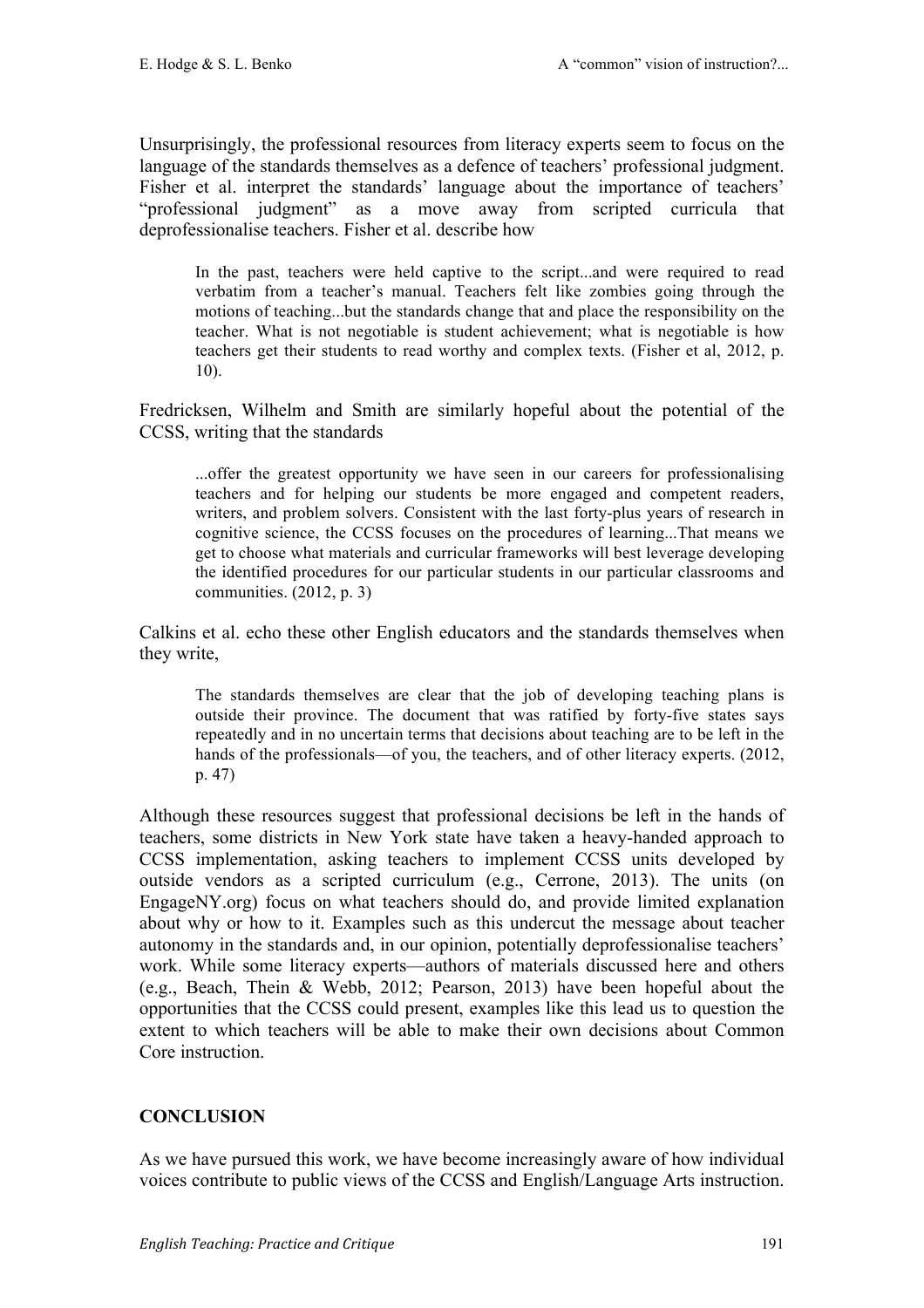David Coleman is a clear example of one person whose voice is ringing out loudly. We are also aware that our voice will contribute to the CCSS discussion with this article. One concern we have had during our writing is that someone may use this article to support one "side" of the CCSS implementation. This, however, is not our intention. Our intention is to call attention to the kinds of policy messages that are being sent via a selection of CCSS professional development resources, and to urge those designing resources to connect their recommendations to a full range of existing literature, with clear explanations of how research informs the recommendations. Another concern is that someone may see this article as a personal attack on David Coleman. Despite Coleman's erstwhile title as "architect of ELA standards", we have tried to remember that neither the standards, nor the "instructional shifts" to which Coleman seems closely tied, are his work alone. Like others (e.g., Pearson, 2013), we do find it problematic that the most visible example for what CCSS means in action, however, for is someone without a deep knowledge of literacy instruction.

As this wave of standards-based reform continues, our investigation leaves us with larger questions regarding the "proper" relationship between standards, curriculum and instruction. Is it possible to have national standards in the U.S. context without dictating curriculum or instruction? We wonder if a *de facto* national curriculum will emerge regardless, if certain textbooks gain the most market share, or if the "instructional shifts" materials become the dominant voice about "Common Core instruction". We are also left with questions about the role of foundations in shaping CCSS policy. Though we do not address the involvement of the Gates Foundation in the messaging around "Common Core instruction", a natural extension of this paper would be to more closely follow Gates money to understand the kinds of CCSSrelated instructional resources the Gates Foundation supports. Finally, we recognise that, although there may be dominant policy messages, there is not necessarily one "correct" vision of English/Language arts instruction, and we are interested in ways that varying epistemologies interact with instructional recommendations. For example, a subsequent study could focus on how Lucy Calkins' views on instruction, rooted in the tradition of Donald Graves, differ from Michael Smith and Jeffrey Wilhelm's, rooted in the tradition of George Hillocks. Additionally, an in-depth analysis of the visions of English/Language Arts in the many curricular units and lessons claiming to be "CCSS-aligned" would be fertile ground for a follow-up investigation.

In the end, we recognise a strong human element involved in messages around the CCSS; the standards and professional development resources are all written by individuals—individuals who put forth their visions about instruction, potentially shaping teachers' decisions and, ultimately, affecting the field in some way. If we can better understand the types of messages being sent *and* by whom, English educators will be better equipped to effect change at the policy level, and to support teachers, schools and districts in making informed decisions about their professional development, curriculum and instruction. We believe that English teacher educators must support teachers in creating CCSS curriculum that respects their skills and knowledge as autonomous professionals. If English educators do not reach English teachers, they lose the opportunity to have a seat at the table about what, if anything, the CCSS mean for instruction—and there will be no shortage of other "Common Core-aligned" voices clamouring in teachers' ears.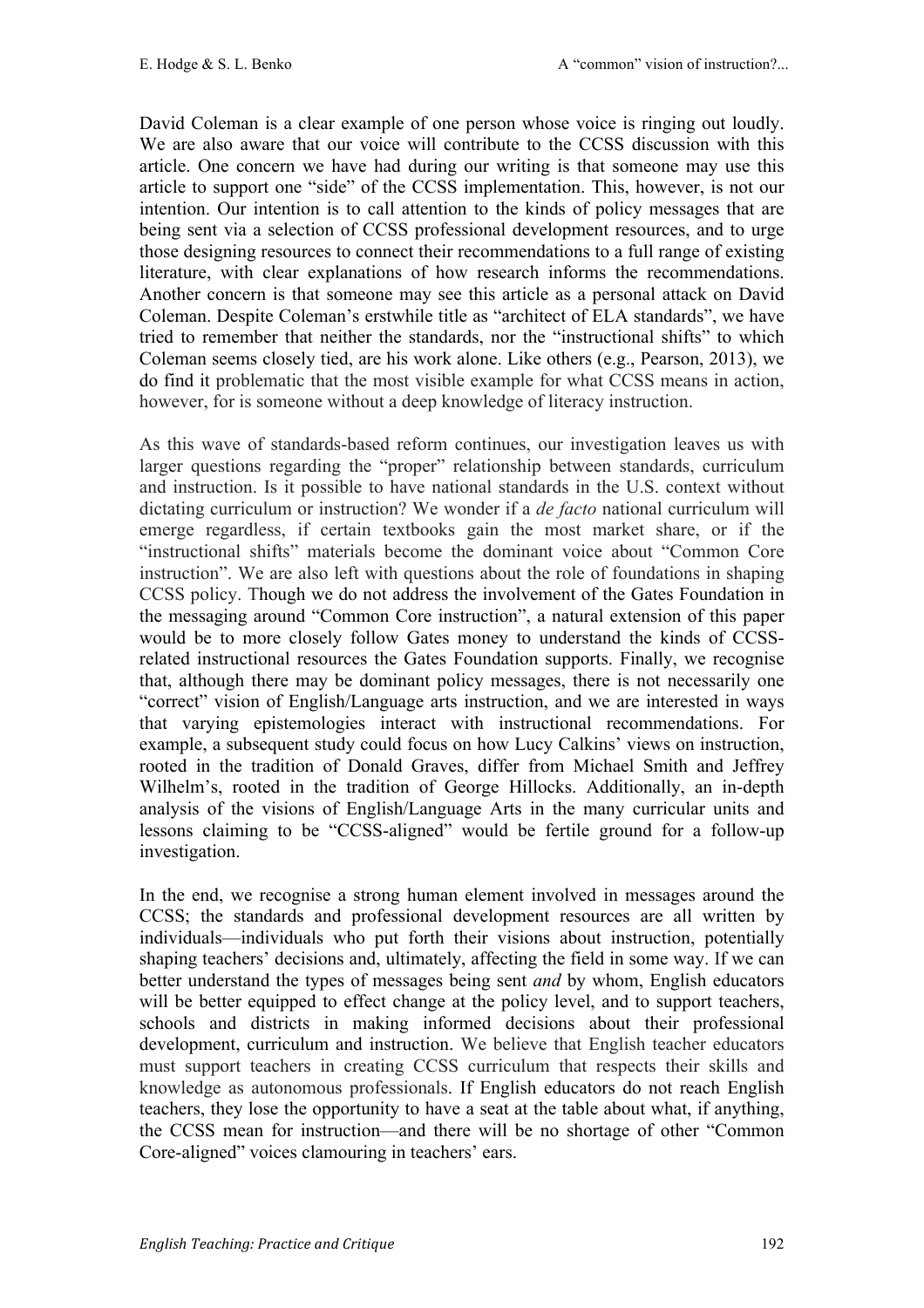## **REFERENCES**

- Achieve. (2012). *Closing the expectations gap: 50-state progress report on the alignment of K–12 policies and practice with the demands of college and careers*. Washington, D.C.: Achieve, American Diploma Project Network.
- Achinstein, B., Ogawa, R. T., & Speiglman, A. (2004). Are we creating separate and unequal tracks of teachers? The effects of state policy, local conditions, and teacher characteristics on new teacher socialization. *American Educational Research Journal*, *41*(3), 557-603.
- Atwell, N. (1994). *The art of teaching writing* (2nd ed.) Portsmouth, NH: Heinemann
- Baker, D. P., & Wiseman, A. W. (2005). Global trends in educational policy. *International perspectives on education and society*, *6*, 1-21.
- Beach, R., Thein, A. H., & Webb, A. (2012). *Teaching to exceed the English language arts Common Core State Standards: A literacy practices approach for 6-12 classrooms*. New York, NY: Routledge.
- Berliner, D. (2011). Rational responses to high stakes testing: the case of curriculum narrowing and the harm that follows. *Cambridge Journal of Education*, *41*(3), 287-302.
- Betts, E.A. (1946). *Foundations of reading instruction, with emphasis on differentiated guidance*. New York, NY: American Book Company.
- Bodman, S., Taylor, S., & Morris, H. (2012). Politics, policy and professional identity. English Teaching: Practice and Critique, 11(3), 14–25. Retrieved from http://edlinked.soe.waikato.ac.nz/research/files/etpc/files/2012v11n3art1. pdf
- Bruner, J. (2002). *Making stories: Law, literature, life*. New York, NY: Farrar, Strauss, and Giroux.
- Burris, C. (2013, March 4). Principal: I was naive about the Common Core. [Web log message]. Retrieved from http://www.washingtonpost.com/blogs/answersheet/wp/2013/03/04/ principal-i-was-naive-about-common-core/
- Calkins, L., Ehrenworth, M., & Lehman, C. (2012). *Pathways to the Common Core: Accelerating achievement*. Portsmouth, NY: Heinemann.
- Cerrone, C. (2013, September). Engage NY modules: "So random" is no way to teach. *News and Views: The Newsletter of the Hamburg Teachers Association.* Retrieved from http://hamburgta.ny.aft.org/files/newsviews\_sept\_2013.pdf
- Coleman, D. (2011). Bringing the Common Core to life (transcript of speech). Albany, NY: New York State Education Department.
- Coleman, D., & Pimentel, S. (2012). *Revised publishers' criteria for the Common Core State Standards in English language arts and literacy, grades 3–12*. Retrieved from http://www.corestandards.org/assets/Publishers Criteria for K-2.pdf
- Comber, B. (2011). Changing literacies, changing populations, changing places— English teachers' work in an age of rampant standardisation. *English Teaching: Practice and Critique, 10*(4), 5-22. Retrieved from http://edlinked.soe.waikato.ac.nz/research/files/etpc/files/2011v10n4art1.pdf.
- Cullinan, B. E. (1989). *Literature and the child* (2nd ed.). San Diego, CA: Harcourt Brace Jovanovich.
- Duke, N. K., & Pearson, P. D. (2002). Effective practices for developing reading comprehension. *What research has to say about reading instruction*, *3*, 205- 242.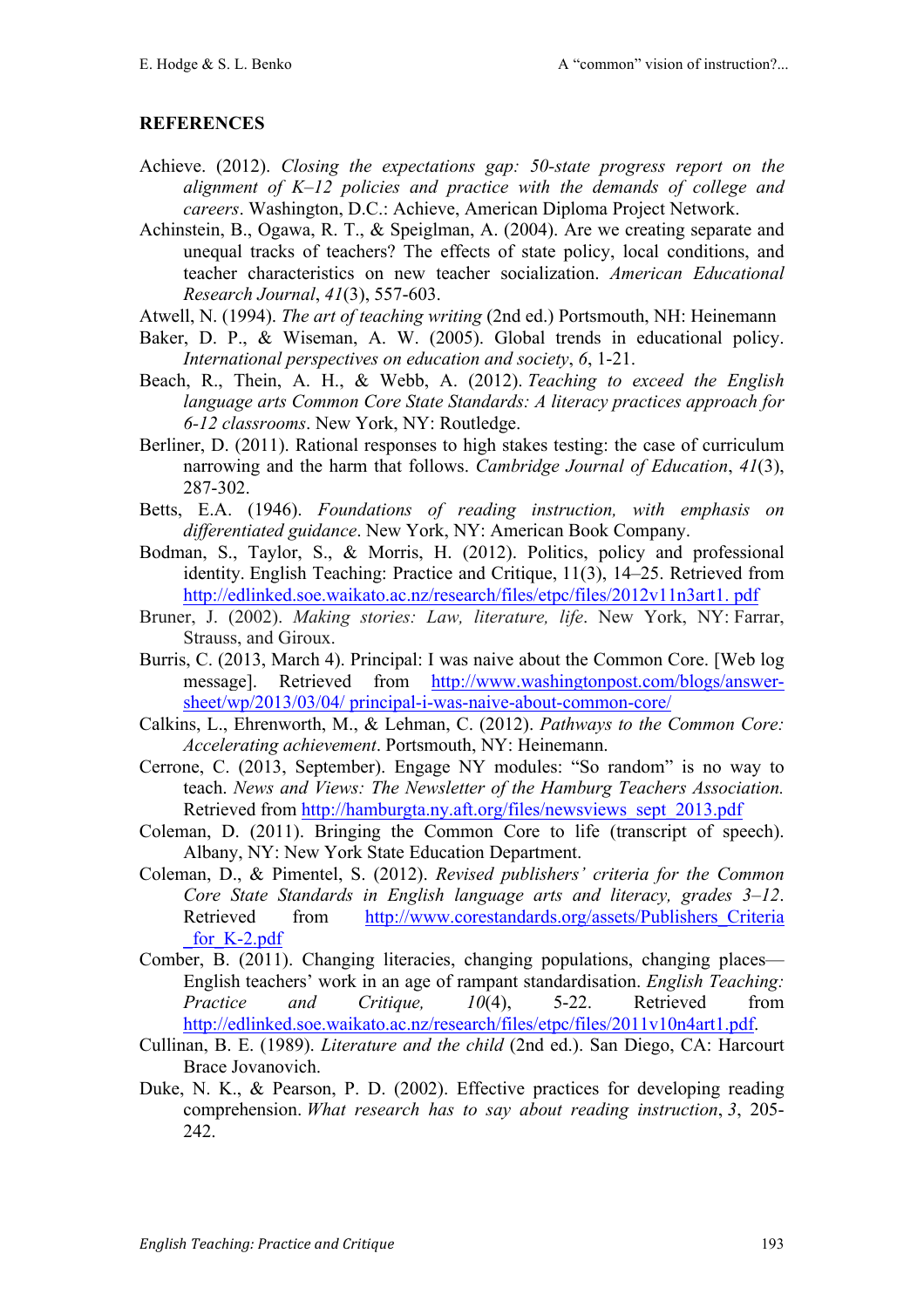- Fisher, D., Frey, N., & Lapp, D. (2011). *Teaching students to read like detectives: Comprehending, analysing, and discussing text*. Bloomington, IN: Solution **Tree**.
- Fisher, D., Frey, N., & Lapp, D. (2012). *Text complexity: Raising rigor in reading*. Newark: DE: International Reading Association.
- Fredricksen, J., Wilhelm, J., & Smith, M. 2012. *So, what's the story? Teaching narrative to understand ourselves, others, and the world*. Portsmouth, NH: Heinemann.
- Galda, L., & Beach, R. (2001). Response to literature as a cultural activity. *Reading Research Quarterly*, *36*(1), 64-73.
- Gamson, D. A., Lu, X., & Eckert, S. A. (2013). Challenging the research base of the Common Core State Standards: A historical reanalysis of text complexity. *Educational Researcher*, *42*(7), 381-391.
- Gándara, P., & Rumberger, R. W. (2009). Immigration, language, and education: How does language policy structure opportunity? *Teachers College Record*, *111*(3), 750-782
- Gannon, S. (2012). Changing lives and standardising teachers: the possibilities and limits of professional standards. *English Teaching: Practice and Critique*, *11*(3), 59-77. Retrieved from http://edlinked.soe.waikato.ac.nz/ research/files/etpc/files/2012v11n3art4.pdf
- Gewertz, C. (2012, April 24). Common standards ignite debate over prereading. *Education Week*. Retrieved from http://www.edweek.org/ew/articles /2012/04/25/29prereading\_ep.h31.html
- Hakuta, K. (2011). Educating language minority students and affirming their equal rights: Research and practical perspectives. *Educational Researcher*, *40*(4), 163- 174.
- Hannaway, J., & Hamilton, L. (2008). Performance-based accountability policies: Implications for school and classroom practices. Washington, DC: Urban Institute and RAND Corporation.
- Hillocks, G. (1986). *Research on written composition: New directions for teaching*. Urbana, IL: National Council of Teachers of English.
- Hillocks, G. (1995). *Teaching writing as reflective practice*. New York, NY: Teachers College Press.
- Hillocks, G., McCabe, B. J., & McCampbell, J. F. (1971). *The dynamics of English instruction*. New York, NY: Random House.
- Kintsch, W. (1988). The role of knowledge in discourse comprehension constructionintegration model. *Psychological Review,* 95, 163-182.
- Kornhaber, M., Griffith, K., & Tyler, A. (2013, January). It's not education by zip code anymore—but what is it? Conceptions of equity under the Common Core. *Education Policy Analysis Archives, 22*(4). Retrieved from http://epaa.asu.edu/ojs/article/view/1308/1194
- Layton, Lyndsey. (2012, Dec. 2). Common core sparks wars over words. *The Washington Post.* Retrieved from http://www.washingtonpost.com /local/education/common-core-state-standards-in-english-spark-war-overwords/2012/12/02/4a9701b0-38e1-11e2-8a97-363b0f9a0ab3\_story.html
- Lewis, C. (2000). Critical issues: Limits of identification: The personal, pleasurable, and critical in reader response. *Journal of Literacy Research*, *32*(2), 253-266.
- Lingard, B. (2012). Reshaping the message systems of schooling in the UK: A critical reflection. In D. Wyse, V. Baumfield, C. Gallagher, L. Hayward, M. Hulme, R.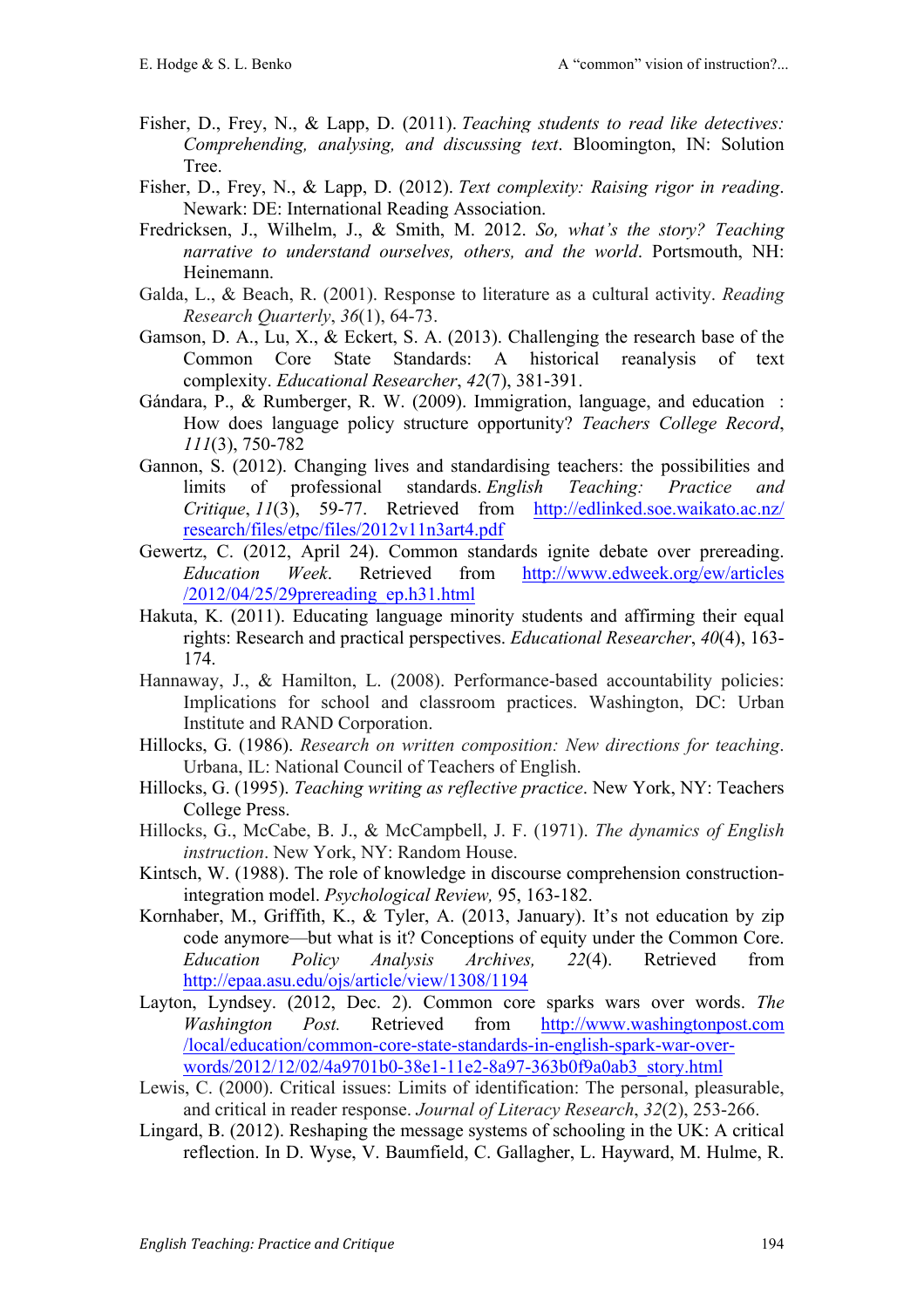Leitch, K. Livingston, I. Menter & B. Lingard (Eds.), *Creating the curriculum*  (pp. 1-12). London, England: Routledge.

- Lu, Adrienne. (2014, Jan. 24). States reconsider Common Core tests. *Stateline: The daily news service of the Pew Charitable Trusts.* Retrieved from http://www.pewstates.org/projects/stateline/headlines/states-reconsidercommon-core-tests-85899535255
- McDonnell, L. M., & Weatherford, M. S. (2013a). Evidence use and the Common Core State Standards movement: From problem definition to policy adoption. *American Journal of Education*, *120*(1), 1-25.
- McDonnell, L. M., & Weatherford, M. S. (2013b). Organised interests and the Common Core. *Educational Researcher*, *42*(9), 488-497.
- Moxley, E. (2014, March 24). Indiana exits Common Core, but teachers are still waiting on next standards. *State Impact Indiana: Education, From the Capitol to the Classroom.* Retrieved from http://indianapublicmedia.org/s tateimpact/2014/03/24/indiana-exits-common-core-teachers-waiting-standards/
- National Governors Association Centre for Best Practices, & Council of Chief State School Officers. (2010). *Common Core State Standards for English language arts and literacy in history/social studies, science, and technical subjects*. Washington, DC: Authors.
- Nichols, S. L., & Berliner, D. C. (2007). *Collateral damage: How high stakes testing corrupts America's schools*. Cambridge, MA: Harvard Education Press.
- Palmer, D., & Snodgrass Rangel, V. (2010). High stakes accountability and policy implementation: Teacher decision making in bilingual classrooms in Texas. *Educational Policy, 25*, 614-647).
- Pearson, P. D. (2013). Research foundations for the Common Core State Standards in English language arts. In S. Neuman & L. Gambrell (Eds.), *Reading instruction in the age of Common Core State Standards* (pp. 237-262). Newark, DE: International Reading Association.
- RAND Reading Study Group. (2002). *Reading for understanding: Toward an R&D program in reading comprehension*. Arlington, VA: RAND Corporation.
- Ravitch, D. (2013, March 25). Should the Common Core Standards have been field tested? *Diane Ravitch's blog: A site to discuss better education for all.*  Retrieved from http://dianeravitch.net/2013/03/25/should-the-common-corestandards-have-been-field-tested/
- Ravitch, D. (2014, Feb. 7). NY PTA: Parents outraged by CCSS, but... *Diane Ravitch's web log: A site to discuss better education for all. Retrieved from* http://dianeravitch.net/2014/02/07/ny-pta-parents-outraged-by-ccss-but/
- Reckhow, S. (2013). Follow the money: How foundation dollars change public school politics. New York, NY: Oxford University Press.
- Resnick, L. B. (1995). From aptitude to effort: A new foundation for our schools. *Daedalus*, *124*(4), 55-62.
- Rosenblatt, L. (1938). *Literature as exploration*. New York, NY: Appleton-Century.
- Rothman, R. (2011). *Something in common: The Common Core Standards and the next chapter in American education*. Cambridge, MA: Harvard Education Press.
- Schneider, M. (2013, Aug. 27). A brief audit of Bill Gates' Common Core spending. *Deutsch29: Mercedes Schneider's EduBlog.* Retrieved from http://deutsch29.wordpress.com/2013/08/27/a-brief-audit-of-bill-gatescommon-core-spending/